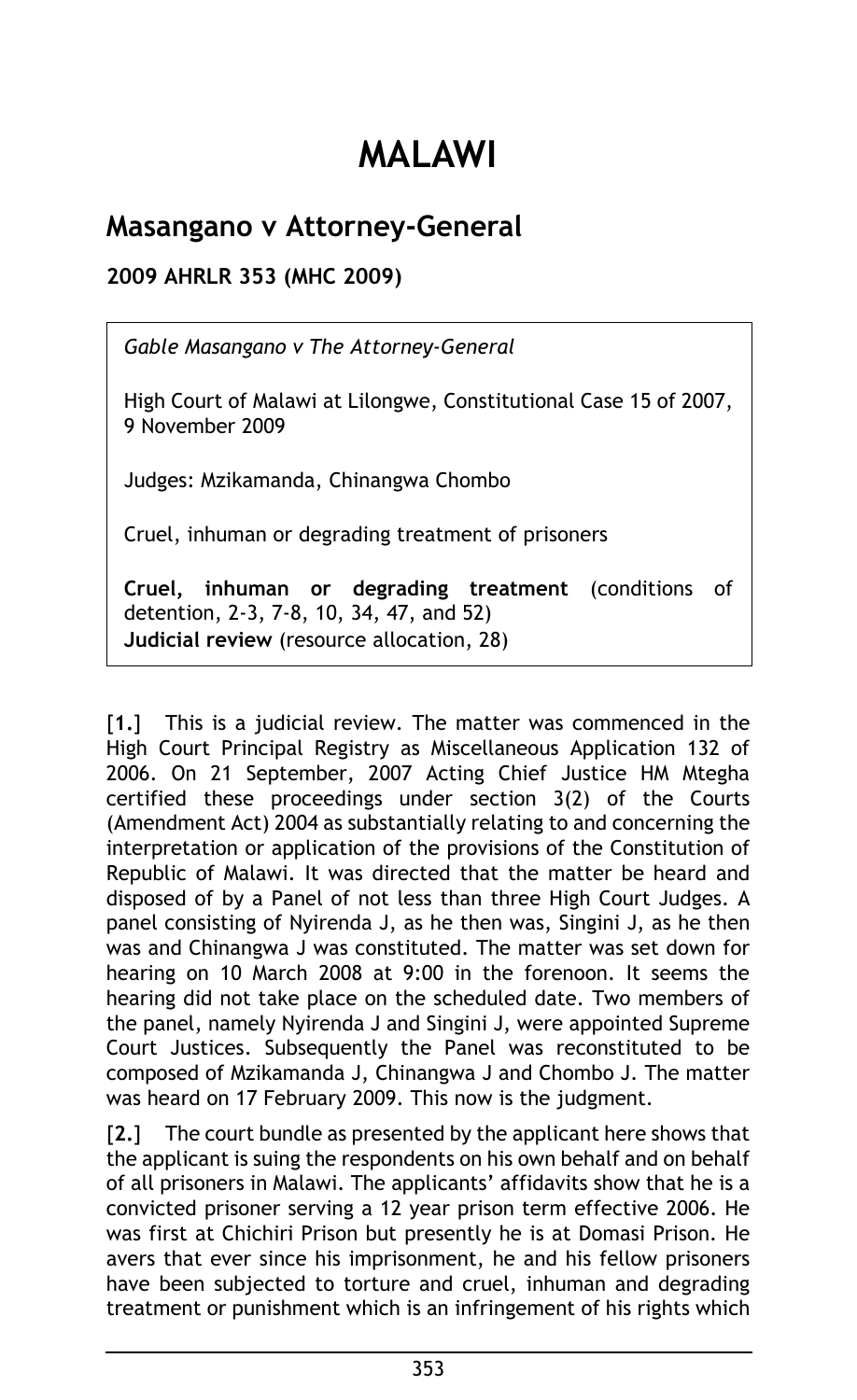he believes to be nonderogable as per section 44 of the Constitution. Among other things the prisoners are subjected to:

(a) Insufficient or total lack of ordinary diet which only comprises maize meal (*nsima*) and peas or beans contrary to the third Schedule of the Prison Regulations in the Prisons Act Cap 9:02 of the Laws of Malawi; (b) Insufficient or total lack of food stuffs in that only one meal is normally served per day with no breakfast contrary to the third Schedule of the Prison Regulations; (c) Insufficient or total lack of clothing and accessories such as two pairs of shorts, singlets, soap, a pair of sandals contrary to the fourth Schedule of the Prison Regulations; (d) Insufficient or total lack of cell equipment such as blankets, sleeping mats and mugs contrary to the fifth Schedule of the Prison Regulations; (e) Insufficient or total lack of space in the cells as they are always congested in a total number of 120 persons that are made to occupy a cell meant for 80 persons; (f) That the prisoners are denied the right to chat with their relatives as the prison warders close the visitors' room so that prisoners should not have a chance of chatting; (g) That the prisoners are harassed and physically tortured by the warders in front of their relatives; (h) That only prisoners with money have access to communication; (i) That prisoners are denied access to medical attention and the right dose for a person to fully recover and are even asked the offence they committed before receiving any medical attention and are even sometimes given wrong dosage.

[**3.**] The applicant further avers that the prisoners are not allowed to do some exercises and if they are found doing such act they are called by the most top boss and given punishment while being accused that they are planning to escape. Donations received for prisoners are only given to them half their share and the prisoners do not know where the rest goes. For all the above, the applicant verily believes that there is need to have an interpretation or application of the provisions of the republican Constitution against these infringements of the said rights in making an order against the authorities responsible in the form of judicial review. The applicants believe that the respondents are acting unconstitutionally and unlawfully in that the prisoners' non-derogable constitutional rights not to be subjected to torture and cruel, inhuman and degrading treatment or punishment have been grossly violated.

[**4.**] The affidavit in opposition was sworn by the Chief Commissioner of Prisons, Mr Macdonald Luciano Chaona. According to that affidavit, in the SADC region each prisoner is supposed to be allocated 0.68 kg of maize flour for consumption per day to go with a day's relish. The 0.68 kg is meant to cater for both lunch and supper. About 25 bags of 50 kgs each of beans are consumed per day. In prisons such as Bzyanzi in Dowa, the prisoners are given three meals a day from the same 0.68 kg of maize flour and are provided with mosquito nets. This is possible because there are few prisoners at Bzyanzi, relatively proportionate to the capacity of the available cooking utensils and machinery at the prison. The position is different with Maula and Chichiri prisons which host almost double the number of prisoners those prisons were initially designed to hold. As a result, it would be difficult for the prisoners in these prisons to be given three meals a day as this would practically mean that some prisoners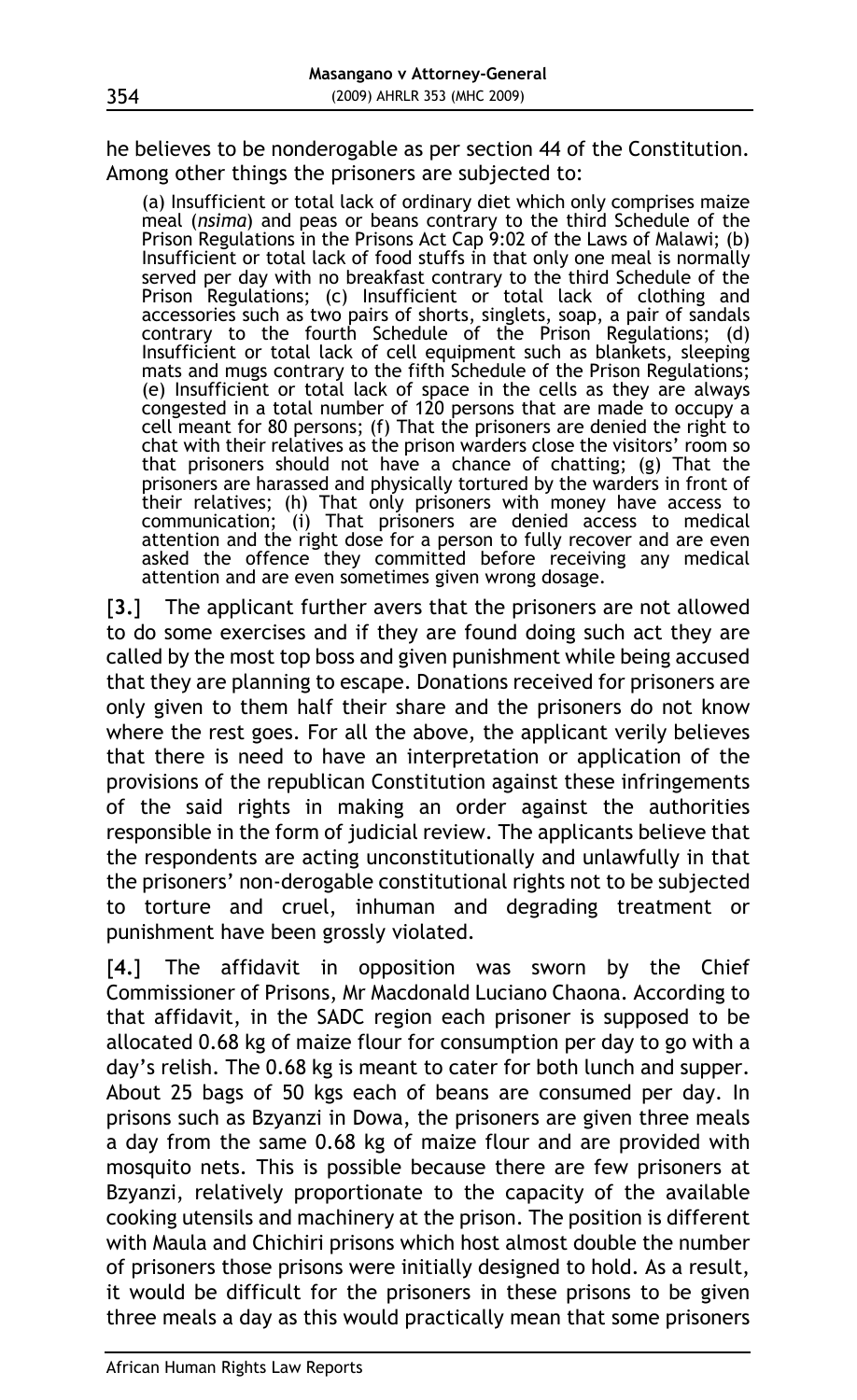would be having their breakfast at lunch time, their lunch at supper and supper sometime in the early hours of the morning. There would be difficult management and administrative problems and that might affect the security detail of the prisons. Despite these problems each prisoner still gets the required 0.68 kg of maize flour per day in that single meal. Since 0.68 kg of maize flour per prisoner is more than enough for a single person for a single meal, the prisoners actually split the meal into two portions, one for lunch and the other for supper. The prisoners are on occasion fed fish, meat and vegetables dishes. They have access to safe drinking water with Maula paying about K600 000 per month in water bills. The farming or agricultural activities have been intensified in prison farms and have considerably improved the food situation in the prisons. Government has already provided more farming land to the Prison Department such as Makande in Thyolo, Maula garden and Nkhate in Nsanje. There is poultry farming benefiting prisoners as eggs are provided to prisoners admitted at hospital. The prisons are planning to keep cattle for the benefit of the prisoners in terms of food and milk. Prisoners are allowed to get food from their relatives.

[**5.**] He further averred that government is already devising and implementing policies aimed at decongesting and improving the living conditions in prisons. Government has reopened Mikuyu and Nsanje prisons and both prisons are currently undergoing renovation works. New 300 capacity cell blocks have just been completed in the Mwanza, Ntchisi, Chitipa and Mulanje prisons to help ease congestion problems. Government has already approved the building of two more prisons in the districts of Ntchisi and Mwanza. Government has also approved the building of a new maximum security prison in Lilongwe. Government, in partnership with DFID has just finished the construction of the Mzimba prison facility. All these projects attest to the fact that government is indeed progressively trying to solve the congestion problem in its prisons in all the three regions of the country.

[**6.**] Regarding prison clothing, it is not possible to provide clothing to prisoners as stipulated in the Prison Regulations because of insufficient allocation of funds. The prison authorities had requested K1.2 billion as allocation for the year but only got K265 million as approved by parliament. The lack of sufficient clothing has been aggravated by the increase in number of prisoners due to escalating levels of crime in the country. The prison authorities are discussing with various donors to provide the same funding to supplement the shortfalls in the resources available. He thus prays that the application for judicial review be dismissed with costs.

[**7.**] The remedy of judicial review is concerned with reviewing not the merits of the decision in respect of which the application for judicial review is made, but the decision making process itself. It is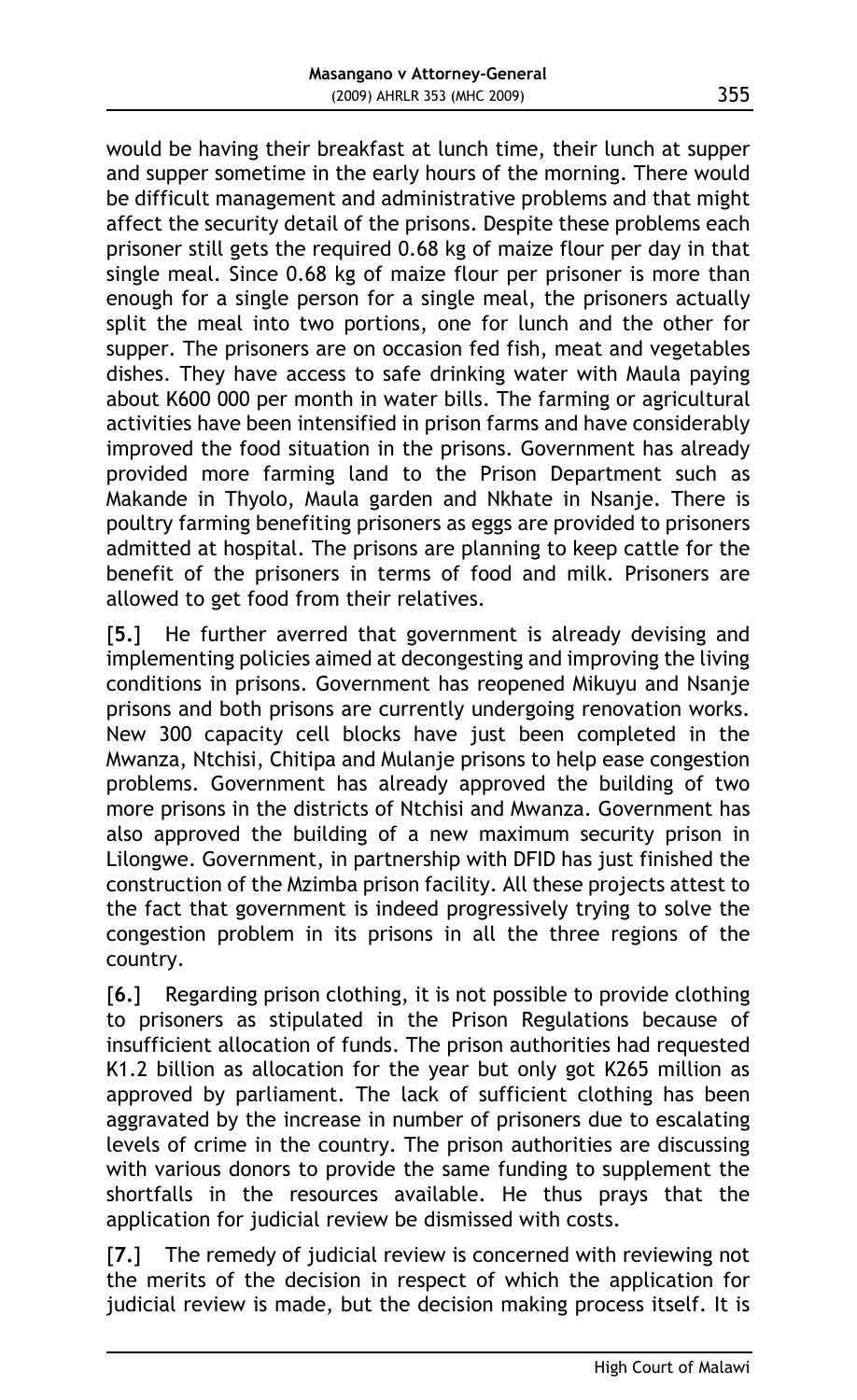to ensure that the applicant is given fair treatment by the authority to which he has been subjected. It is not intended to substitute the opinion of the judiciary or indeed the individual judges for that of the authority constituted by law to decide the matters in question (see *R Mpinganjira and Others v Council for the University of Malawi* Misc Civil Cause No 4 of 1994. *The State v the Attorney General, The Inspector General of Police, The Commissioner of Police (Central)* Misc. Civil Cause No 49 of 2008). The present matter is about the realisation of prisoners' rights as guaranteed under the Republic of Malawi Constitution and relevant laws under it, especially the Prisons Act Cap 9:02. The question we are called upon to address is whether since his imprisonment, the applicant and the other persons whose representative capacity he is acting for have been subjected to torture and cruel, inhuman and degrading treatment or punishment being an infringement on his rights and those of the other persons. This case is concerned with the realization of human rights of prisoners and the state's constitutional obligations in relation to prisoners and prison conditions.

[**8.**] Section 42(1)(b) of the Republic of Malawi Constitution provides that every person who is detained, including every sentenced prisoner shall have the right to be detained under conditions consistent with human dignity, which shall include at least the provision of reading and writing materials, adequate nutrition and medical treatment at the expense of the state. The South African Constitution under section 35(2)(e) includes at least exercise and adequate accommodation as part of the rights of prisoners. The Prisons Act Cap 9:02 of the Laws of Malawi provides for the establishment of prisons within Malawi, for a Prison Service, for the discipline of Prison Officers, for the management and control of prisons and prisoners lodged therein and for matters incidental thereto. Under the Prisons Act are Prison Regulations which include a part on the admission and confinement of prisoners, among other parts of the regulations. The third schedule to the Act deals with the diet of the prisoners and daily issues. The fourth schedule deals with prisoners' clothing and accessories while the fifth schedule deals with cell equipment, such as the number of blankets for cold season and the number of blankets for hot season, besides sleeping mat and mug. In each of the schedules referred to there is a scale provided on the quantities to be provided. The applicants in this case complain that the respondents have failed to meet the minimum constitutional and statutory obligations placed on them with respect to the applicant and all prisoners as well as with respect to prison conditions.

[**9.**] The skeletal arguments for the applicants show that leave to apply for judicial review in this matter was granted on 4 October 2006. The applicants allege that the respondents have acted and continue to act illegally and irrationally by arbitrarily depriving them of what they are entitled to in terms of food rations, clothing and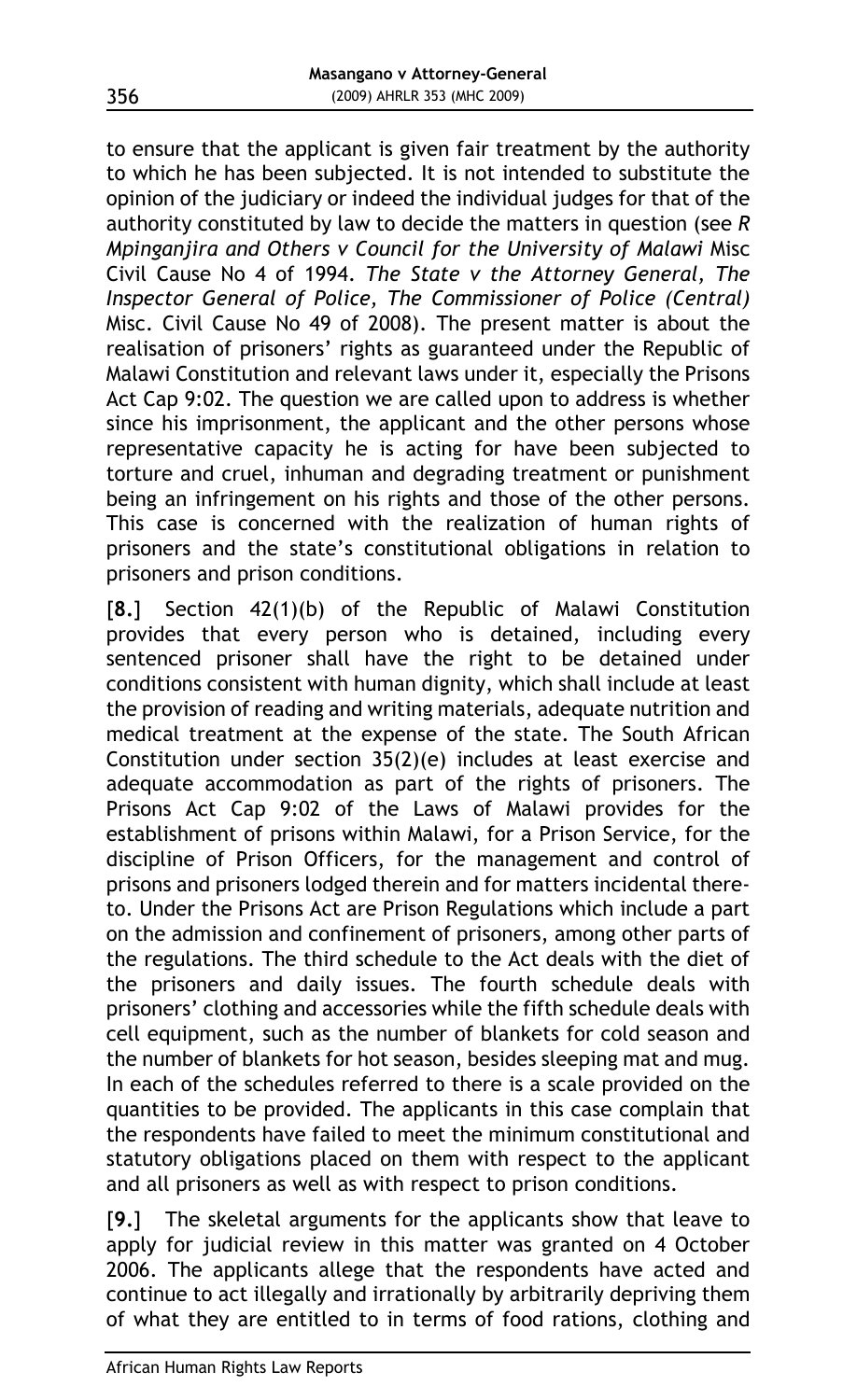other hygiene equipment and cell space under the Prison Regulations of the Prisons Act. Thus the respondents are in breach of section 19 subsections (1), (2) and (3) of the Constitution of the Republic of Malawi. The applicants argue that the respondents do not dispute the constitutional violations as alleged by the prisoners but they say they do not have resources to comply with the prescriptions of the Prisons Act at once. The applicants argue that life in Malawi prisons is regulated by the Constitution, the Prisons Act and international law, which laws aim at establishing minimum standards under which prisoners should be held. The applicants suggest that the practical rationale for these minimum standards is not to make prisons places of comfort and luxury like hotels, but places for penal reform where occupants do not lose their basic human dignity just because they are under the incarceration of the state. The specific prescription by the Prison Regulations as to how much food and what food a prisoner is entitled to per day, and what cell equipment, inclusive of clothing and beddings, are minimum standards that must be complied with by the respondents, so the applicants argue. They further argue that lack of resources cannot be an answer to these statutory standards. They also argue that the act of giving prisoners one meal a day is not in tandem with the right to human dignity under section 19(1) of our Constitution. Food is very basic to the sustenance of human life, and providing prisoners with a single meal of *nsima* and beans over long periods of time is cruel and inhuman, the applicants argue. Similarly the omissions by the respondents to provide basic clothing and beddings as complained of by the prisoners is cruel, inhuman treatment while the overcrowding complained of by the prisoners must be interpreted by the court as degrading treatment. The applicants suggest that there is no other way of interpreting a situation where there are half naked prisoners surviving on a single meal of *nsima* and beans or peas a day and living in overcrowded conditions. The applicants have referred to a report of the Malawi Prison Inspectorate, a body constituted under section 169 of the Republic of Malawi Constitution. That body is charged with the monitoring of conditions, administration and general functioning of penal institutions, taking due account of applicable international standards. In its 2004 report the Malawi Prison Inspectorate states that: 'In most of the prisons visited, the inspectorate noted that diet for prisons continue to be poor.' The prisoners complained of being served with monotonous diet of *nsima* (*mgaiwa*) and beans/pigeon peas once a day. The inspectorate also observed that: 'However it is pleasing to note that this diet is supplemented by vegetables in almost all the prisons.'

[**10.**] On overcrowding the Inspectorate noted that congestion continues to be the most serious problem in our prisons. The prison population continues to grow as a result of rising crime rate while the prison structures remain the same. The prison conditions have not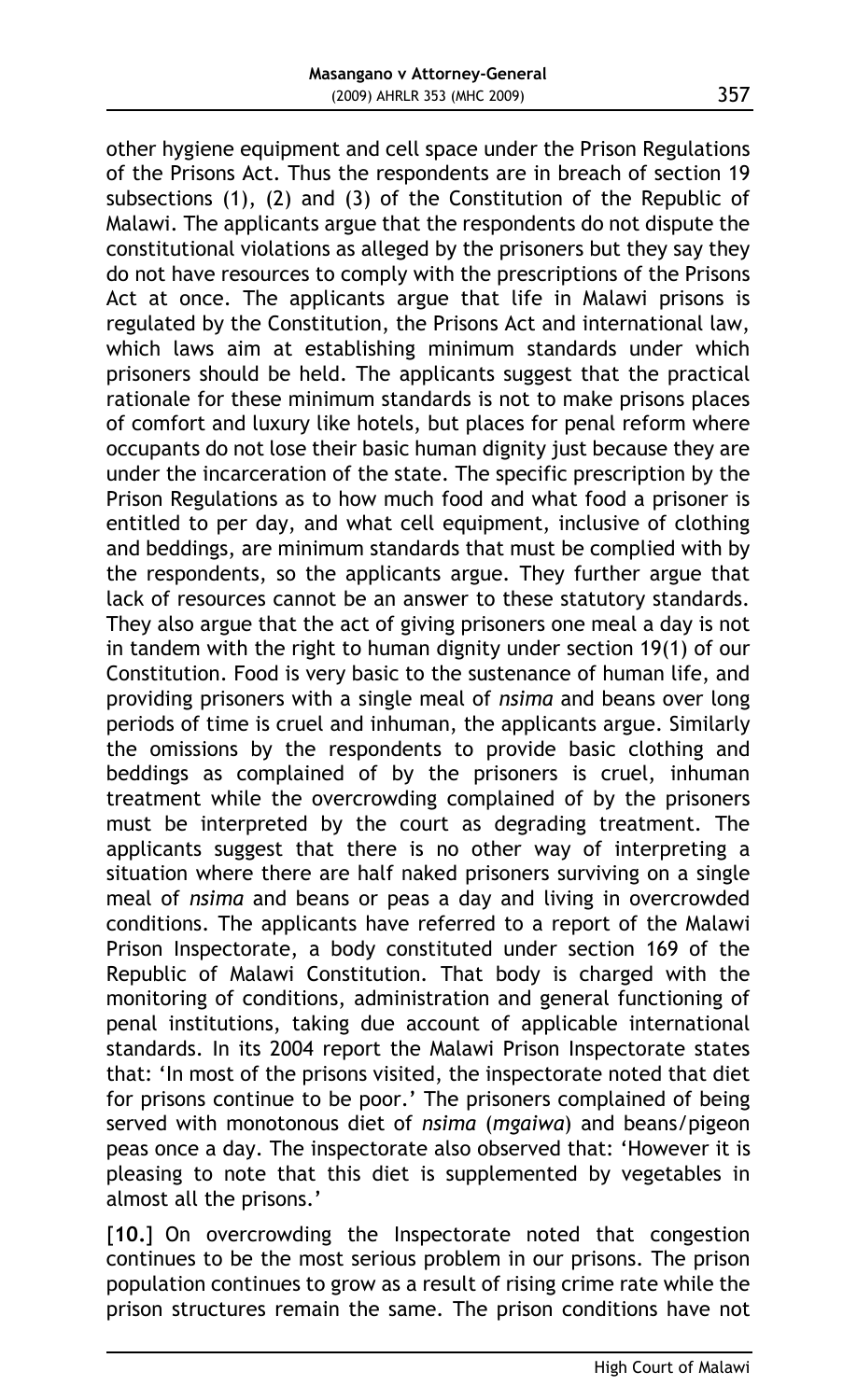improved since 2004 when the report was issued. The minimum standards under the Prison Regulations are in tandem with international standards in the Minimum Rules for the Treatment of Prisoners as adopted by the first United Nations Congress on the Prevention of Crime and the Treatment of Offenders in 1955. The United Nations Convention for the Prevention of Torture and Inhuman or Degrading Treatment or Punishment is simply reflected in our constitution. The practice promulgated by section 169 of our constitution is at par with what obtains in Europe. The applicants cited in support the case of *Linton v Jamaica*, UNHRC communication 258/1987, 22 October 1992, which held that withholding food or water is inhuman treatment. Also cited were four other foreign cases in support of the proposition that lack of fresh air, sunlight and exercise can amount to inhuman treatment. (See *Mc Cann v Queen* 1976 IFC 570 (TD); *Siewpersaud and Others v Trinidad and Tobago*, UNHRC communication 938/200, 19 August, 2004; *Conjwayo v Minister of Justice of Zimbabwe* (1992) 12 Commonwealth Law Bulletin 1582; *Dennis Labban v Jamaica* UNHRC communication 799/ 1998, 13 May, 2004). The applicants cited *Jaipal v State* 18 February, 2005, Commonwealth Human Rights Law Digest 5 CHRLD 359-520 Issue 3 Summer 2006 at 417 as authority for the proposition that overcrowding and lack of resource is unconstitutional. The applicants invite this court to take judicial notice of press reports that the prevalence rate of HIV/AIDS in our prisons is very high. The 2004 Prison Inspectorate report observed that due to overcrowding there were 12 deaths per month in our prisons, making the situation a matter of grave concern according to the International Committee of the Red Cross mortality rate. The applicants pray that this court holds that the conditions under which they are being held do amount to cruel, inhuman and degrading treatment and to declare the acts and omissions of the respondents complained of by the applicants as unconstitutional.

[11.] The respondents' arguments are that they are not proper parties to these proceedings. They cited the case of *State v Attorney General, ex parte Dr Cassim Chilumpha* Misc Civil Cause 302 of 2005 where the court held that in a judicial review application the correct party should and is the authority that actually exercised the statutory duty or power. Also cited was the case of *The State and Attorney General, Mapeto Wholesalers and Faizal Latif, ex parte, Registered Trustees of Gender Support Programme* Civil Cause No 256 of 2005 where Mkandawire J, observed that judicial review proceedings are not legal suits and are not covered by the provisions of the Civil Procedure (Suits by or Against the Government or Public Officers) Act, whereby invariably the government is sued through its Principal Legal Advisor who happens to be the Attorney-General. His Lordship was able to observe that: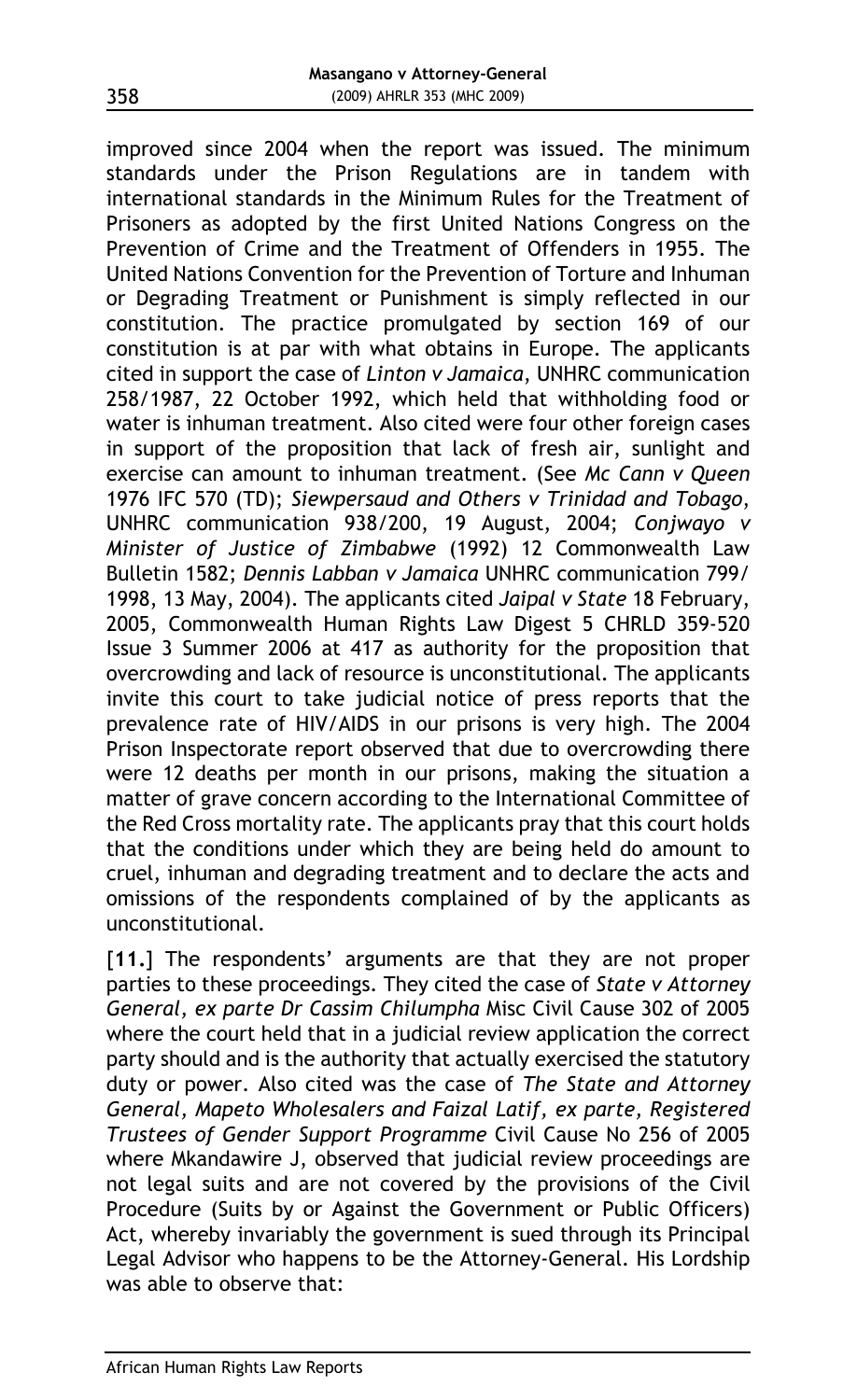The position is now well settled that the Attorney-General cannot be the Respondent unless it is shown that the office of the Attorney-General was party to the decision which is being challenged.

[**12.**] It was argued that nowhere in this instant case has it been shown that the Attorney-General made the purported decision being challenged. Again it was argued that it has not been shown with sufficient particularity as to when the purported decision was made by the respondents and which particular authority made the purported decision being challenged.

[13.] In so far as the Attorney-General did not make the said decision and is so far as it has not been shown as to who actually made the decision being challenged, the respondents are not proper parties to these proceedings, so the respondents argue.

[14.] The respondents also argue that in terms of Order 53 rule 4 of RSC it is not clear whether the application for judicial review was made promptly as the applicants have not demonstrated as to when the decision under challenge was made. The applicants' affidavit would suggest that the grounds of judicial review arose in 2004 following the Malawi Prison Inspectorate report. If that be the case and since Order 53 rule 4 RSC requires that judicial review proceedings be commenced within three months from the date when the grounds for application arose, the present application is timebarred.

[15.] The respondents also argue that the present matter is nonjusticiable. The matter, it is so argued, concerns issues raising questions with which the judicial process is not equipped to deal. They argue that nature and subject matter of power may render disputes about a particular exercise unsuitable for judicial review because they raise politically sensitive issues of national policy or national security. The dictum of Lord Diplock in *Council of Service Unions v Minister for the Civil Service* [1985] AC 374 at 411 was cited in support. Also cited was the case of *R v Criminal Injuries Compensation Board, ex parte P* [1995] I ALL ER 870 which held that decision about allocation of resources by a public power are not generally justiciable as decisions involving a balance of competing claims on the public purse and the allocation of economic resources, are matters which courts are ill-equipped to deal with. The case of *Ministry of Finance ex parte SGS Malawi Limited* Misc Civil Application 40 of 2003 was also cited where Mwaungulu J, pointed out that matters involving social and economic policy, matters of policy and principle, matters involving competing policy considerations are clearly non-justiciable in judicial review proceedings.

[**16.**] The respondents observe that the issue at the core of this judicial review application involves the allocation of state resources to prisoners. The allocation of resources involves issues of value judgment regard being had to economic and policy considerations and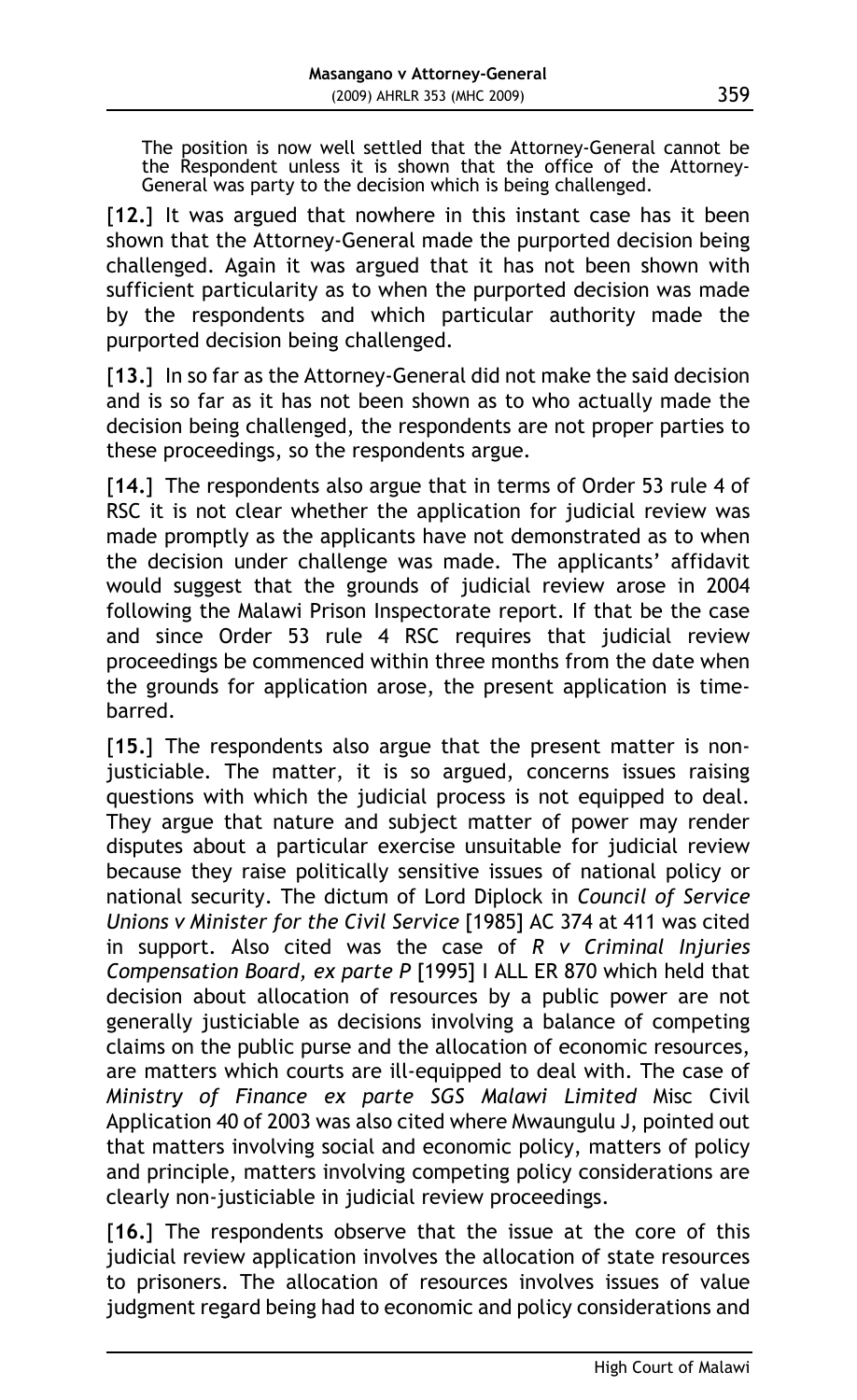these are matters according to judicial practice non-justiciable in judicial review, so they argue. Thus they pray that the application be dismissed because the matters here are non-justiciable, hence unarguable.

[**17.**] The respondents also argue that there are alternative remedies available to the applicants. It is trite law that a court may in its discretion refuse to grant permission to apply for judicial review. As a general principle an individual should normally use alternative remedies where they are available rather than judicial review (see *R v Epping and Harlow General Commission ex parte Goldstraw* [1993] 3 ALL ER 257). Thus in the present case the applicants should have recourse to section 108(2) of the Constitution for remedies provided under sections 46(3) and (4) of the Constitution.

[18.] The respondents also argue that the general principle is that most statutory provisions do not lend themselves to enforcement by *mandamus*. The provision of amenities and facilities pursuant to the Prisons Act, Cap 9:02 of the Laws of Malawi does not impose unqualified obligation on the public authorities as it largely depends on availability of resources in the country. The respective public bodies are merely obliged to make reasonable effort to provide for the meals, foodstuffs and clothing to prisoners as per *R v Bristol Corporation ex parte Handy* [1974] 1 WLR 498 and as provided for in the Principles of National Policy section 13(b) and (c) of the Constitution. The claims by the applicants are not expressly covered or guaranteed under chapter IV of the Constitution of Malawi as that chapter centres on civil and political rights for which remedies and procedures for redress are provided in the case of violation.

[19.] Under section 13 of the constitution the state shall actively promote the welfare and development of the people of Malawi by progressively adopting and implementing policies and legislation aimed at achieving the goals of nutrition and health. These principles of national policy are directory in nature. Citing passages in *Minister of Health v TAC*, CCT 59/04 p 5 and p 7, decision of the South African Constitutional Court, the respondents go on to argue that the obligations imposed on the state by the Constitution in regard to access to housing, health care, food, water and social security are dependant upon the resources available for such purposes and that the corresponding rights themselves are limited by reason of the lack of resources. Therefore given this lack of resources and the significant demands on them that have already been referred to, an unqualified obligation to meet these needs would not presently be capable of being fulfilled. There are budgetary and policy decisions that are involved in the realisation of these rights. The Constitution accepts that it cannot solve all society's woes overnight, but must go on trying to resolve these problems, progressively.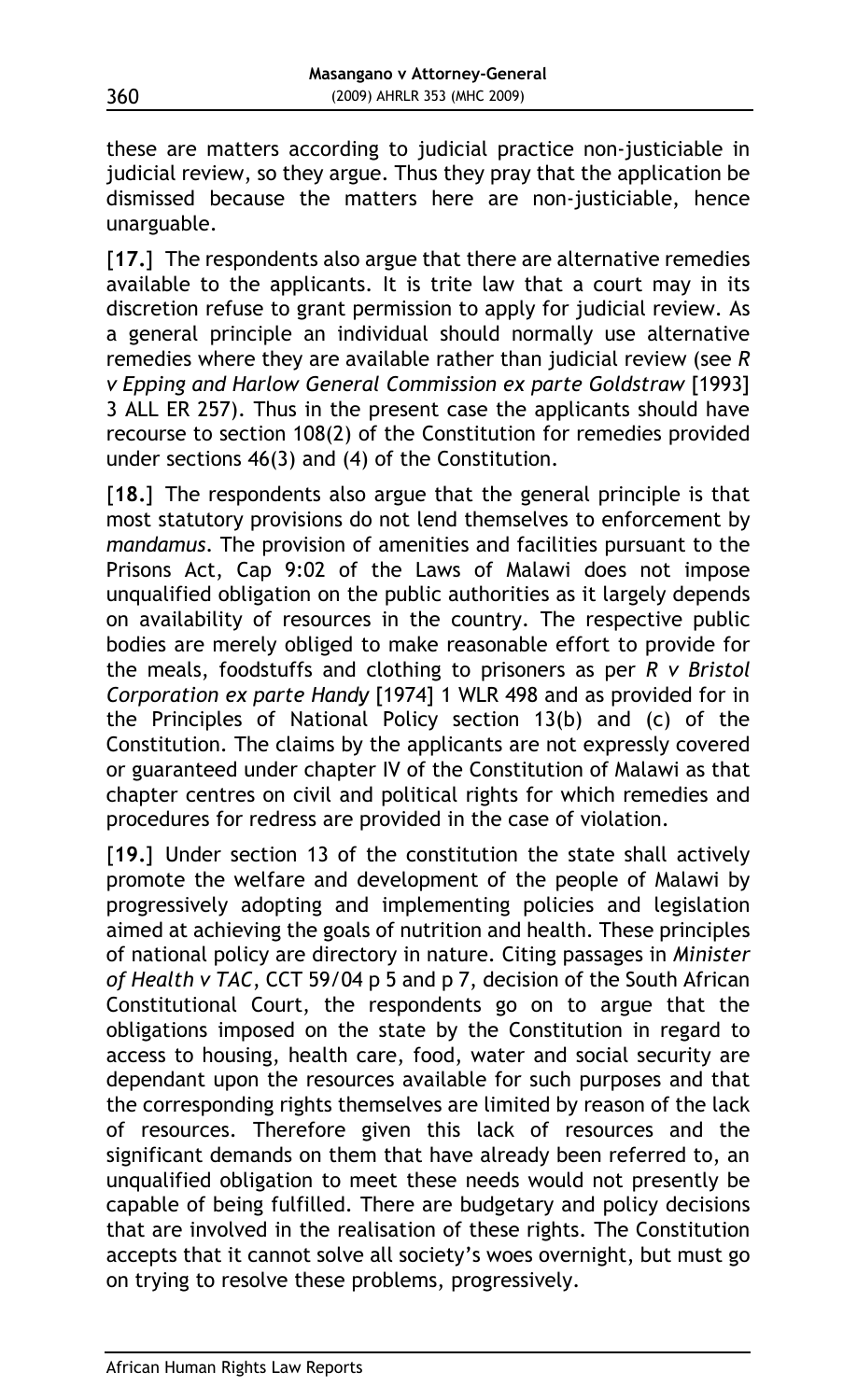[**20.**] The respondents argue that before one can move the court to determine that a violation of a socio-economic right has occurred, several issues need to be looked at including a review of government policies and legislation and may involve research in a particular field of rights. The provision of housing, nutrition and clothing as stipulated in the Prisons Act should be read subject to section 13 and 14 of the Constitution taking into account the availability of resources in the country. A judicial review would not fully address the issues. The respondents pray that the reliefs sought ought not to be granted as granting the same would cause substantial hardship to the administration of prison facilities.

[**21.**] This Court has evaluated all the material placed before it including the skeletal arguments and the oral arguments advanced by counsel on both sides. The Court has also examined the applicable law together with relevant international legal instruments and the case law, both local and foreign.

[22.] An issue as to whether the respondents were proper parties to these judicial review proceedings must be addressed first.

[23.] The law on parties to a judicial review was correctly put by Mkandawire J, in the *State v Attorney General, Mapeto Wholesalers and Faizal Latif ex-parte Registered Trustees of Gender Support Programme* Civil Cause 256 of 2005 and also as held in *State v Attorney General ex parte Dr Cassim Chilumpha* Misc. Civil Cause 302 of 2005. A judicial review is not a civil suit and is not covered under the provisions of Civil Procedure (suits by or against the government or public officers) Act Cap 6:01 of Laws of Malawi. A judicial review application is mostly brought on behalf of the state and against the authority that actually exercised the statutory duties or powers under review, *ex parte* the applicant. It is not a suit brought against the government through its principal legal advisor who is the Attorney-General. Thus in a judicial review the Attorney-General cannot be a respondent unless it is shown that the Attorney-General was a party to the decision or action which is being reviewed.

[24.] In the instant case the documentation appears to be confusing. The documents on filing for judicial review showed Gable Masangano as the plaintiff and the Minister of Home Affairs and the Commissioner of Prisons as the first and second defendants respectively. The skeletal arguments and other documents show Justice Mbekeani (suing on his own behalf and on behalf of all prisoners in Malawi) as the applicant and the Attorney-General as the first respondent, the Minister of Home Affairs and Internal Security as the second respondent and the Commissioner of Prisons as the third respondent. It was explained that Justice Mbekeani was subsequently replaced by Gable Masangano, again suing on his own behalf and on behalf of all prisoners in Malawi. It must be emphasized that a judicial review is not a civil suit. No one sues in a judicial review. It is an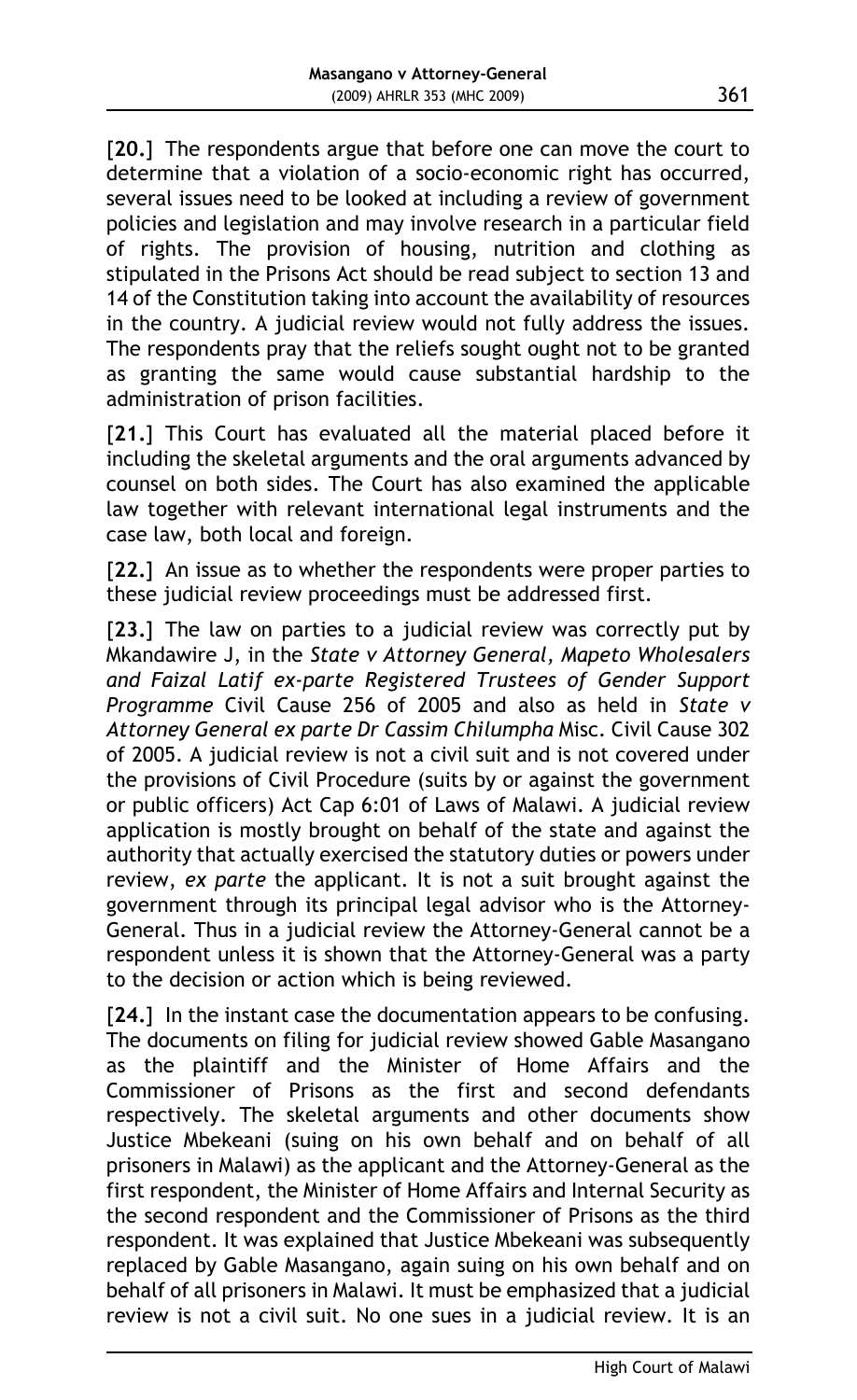application to have a decision or action reviewed. Therefore Justice Mbekeani and Gable Masangano were incorrectly described as plaintiffs suing on their own behalf and on behalf of all prisoners in Malawi.

[25.] It is not clear when and how the Attorney-General was made a respondent to the judicial review. There does not seem to have been an application or an order of court adding the Attorney-General as a respondent. It is also not clear why the Attorney-General was made a respondent to the judicial review proceedings in this matter. It must be appreciated that the present matter is a 2006 matter and has been before various panels of the Constitutional Court before it was brought before us in 2009. That notwithstanding we are of the firm view that the Attorney-General was incorrectly introduced as a respondent to the present judicial review proceedings. The mere fact that the Attorney-General is principal legal advisor to government does not make the Attorney-General a respondent in a judicial review concerning a public institution or a department of the government. This matter is about prisoners' rights within Malawi and the manner in which prisoners are treated by prison authorities. The second and third respondents being the Minister of Home Affairs and Internal Security under which prisons in Malawi directly fall and the Chief Commissioner of Prisons are the proper parties, not the Attorney-General. So we find.

[**26.**] An issue was raised that the present proceedings are time barred. The law was correctly argued that Order 53 rule 4 of the Rules of the Supreme Court Practice provides that an application for leave for judicial review be made promptly and in any event within three months from the date when the grounds for the application first arose unless the court considered that there is good reason for extending the period within which the application shall be made. However, this court is unable to appreciate the respondents' argument that the grounds of judicial review herein arose in 2004 when the applicant was arrested. It is clear from the application that the grounds of application were a daily experience even at the time the application was made. The argument that the application is time-barred is illconceived and cannot stand. We firmly believe that this application is not time-barred.

[**27.**] The respondents have also raised an issue that the present matter is non-justiciable. A matter appropriate for court review is said to be justiciable. Thus justiciability concerns the limits upon legal issues over which a court can exercise its judicial authority. Justiciability seeks to address whether a court possesses the ability to provide adequate resolution to the issue before it, and where a court feels it cannot offer a final determination to the issue, that issue will be said to be non-justiciable. The concept of justiciability or nonjusticiability must be viewed separate from the issue of jurisdiction.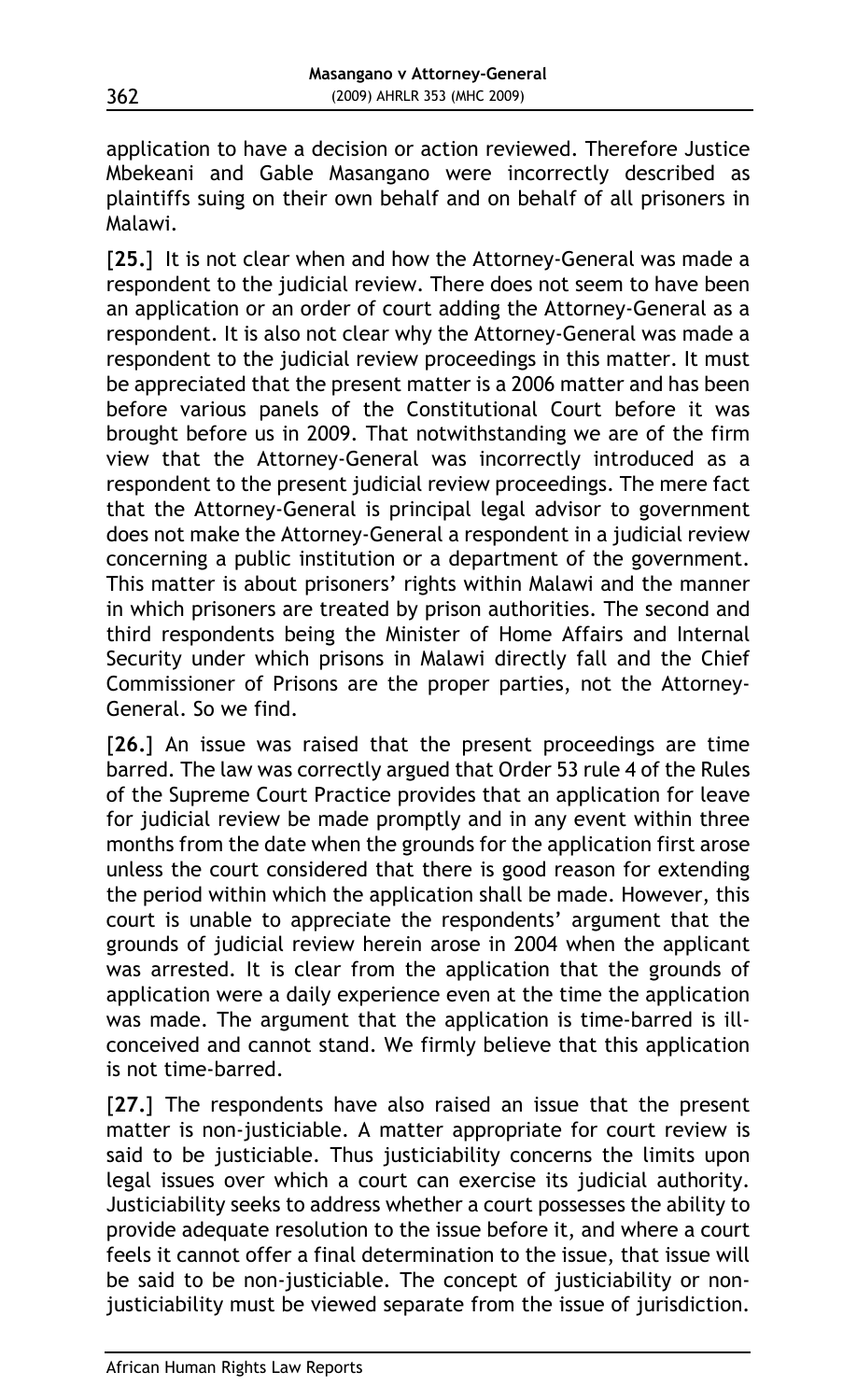The concept of non-justiciability is more akin to the concept of exercise of judicial restraint, rather than the court having no jurisdiction. In articulating the doctrine of non-justiciability in *Buttes Gas and Oil Co v Hammer* (No 3) [1982] AC 888 the House of Lords referred to there being 'non judicial or manageable standards' by which a court can judge those issues; or because adjudication of such issues would cause 'embarrassment' to the forum's executive as a basis for classifying a matter as non-justiciable. The doctrine of nonjusticiability has had a fair amount of criticism because it renders litigation between private parties non-justiciable. It seeks to protect forum executive and undermines private rights while weakening the doctrine of separation of powers (see Sim Cameron 'Non-justiciability in Australia Private International Law: A lack of judicial restraint' (2009) 10(1) *Melbourne Journal of International* Law 102). In fact it has been argued that there are strong reasons to doubt the desirability of the doctrine on non-justiciability in that it has the potential of obstructing confidence and certainty in the expectation of access to the courts for private litigants.The case of *Buttes Gas and Oil Co v Hammer* (*supra*) was predicated on a misunderstanding of the political question doctrine of the United States of America and the merit based approach of Canada. Thus the application of the doctrine in the United Kingdom is in the decline. The judiciary must prioritise private rights over political concerns and maintain access to the courts.

[**28.**] In so far as the respondents argue non-justiciability of the matters before us, it is clear that the arguments are reminiscent of the long-established principle that prison authorities possessed complete discretion regarding the conditions of confinement of prisoners and that the courts had no authority, not even jurisdiction, to intervene in this area. But that principle belongs to the old days when the human rights culture was in its rudimentary stages of development. In the present day and age where we have new constitutional orders deeply entrenching human rights and where the human rights culture is fully fledged and continues to bind all public institutions, courts cannot stand by and watch violation of human rights in prison as complained of by prisoners. Prisoners may have their right to liberty curtailed by reason of lawful incarceration; they however retain all their other human rights as guaranteed by the constitution whose guardians are the courts. What happens in prisons is no longer sacrosanct. Cited before us were the cases of *Council of Service Chum v Minister for the Civil Service* [1985] A.C. 374 more especially the dictum of Lord Diplock at page 411, *R v Criminal Injuries Compensation Board ex parte* P. [1995] 1 ALL ER 870 and *Ministry of Finance ex-party SGS Malawi Ltd* Misc Civil Application No 40 of 2003 to support the contention that the matters before this court are non-justiciable. In the latter case it is said that Mwaungulu, J pointed out that matters involving social and economic policy,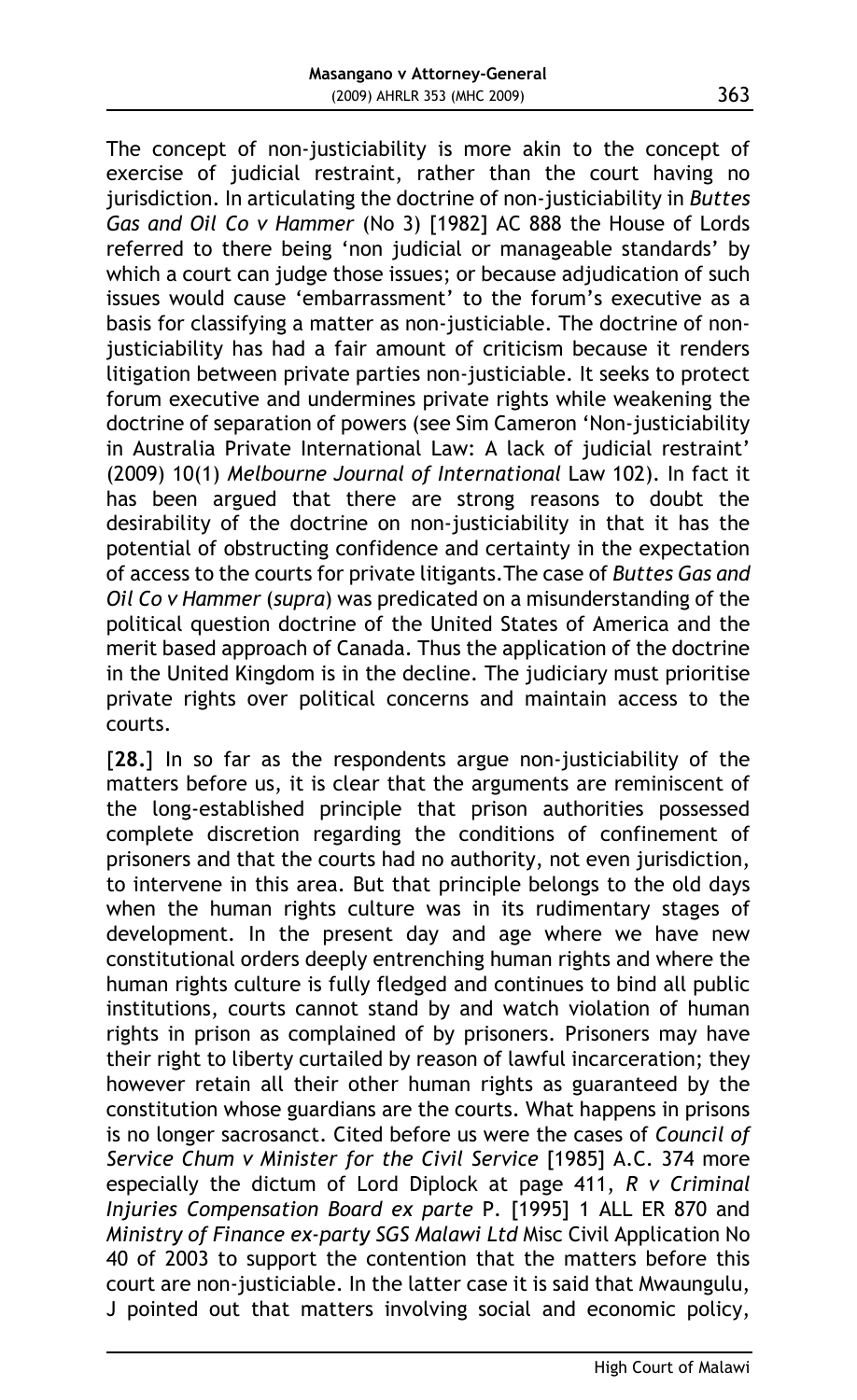matters of policy and principle, matters involving competing policy considerations are clearly non-justiciable in judicial review. We have not had the opportunity to read the opinion of Mwaungulu J, in the case cited. However, it seems that Mwaungulu J, was addressing the issue of policy consideration and not issues of prisoners' rights. We do not think that a court should adopt a hands-off approach where there is a complaint of violation of prisoners' rights or human rights. In fact in *Kuwait Airways Corporation v Iraqi Airways (Nos 4 and 5)* [2002] 2 AC 883, at 1101 per Lord Steyn agreed that the doctrine of nonjusticiability is not a categorical rule. Thus when *R v Criminal Injuries Compensation Board ex-parte P* (*supra*) held that decisions about allocation of resources by a public power are not generally justiciable it does not mean that the same is categorically non-justiciable. A court will examine each case and the circumstances before it can say that the matter is not subject to the courts supervisory control, ie that the decision is of a particular nature which lies outside the domain of the courts as being the preserve of another arm of government. That in our view would be consistent with the provisions of section 103(2) of our Constitution which states that: 'The judiciary shall have jurisdiction over all issues of judicial nature and shall have exclusive authority to decide whether an issue is within its competence.' This provision also reflects the independence of the judiciary which is a key pillar in the administration of justice. Even in the United Kingdom prison decision-making has been opened up very much to judicial review since the House of Lords decision in *R v Board of Visitors of Hull Prison Ex parte St Germain* [1979] QB 425 where it was held that an allegation that disciplinary proceedings before the board of prison visitors had not been conducted in accordance with the law was justiciable. On the argument that socio-economic rights are non-justiciable we would like to suggest that modern legal and judicial thinking has significantly diminished the importance of such an assertion. Eric C Christiansen, an Associate Professor of Law at Golden Gate University School of Law California in his article 'Adjudicating nonjusticiable rights: Socio-economic rights and the South African Contitutional Court' had this to say:

It has historically been argued and traditionally accepted that socioeconomic rights are nonjusticiable. Advocates of this position have asserted that, while rights to housing, health care, education and other forms of social welfare may have value as moral statements of the nation's ideals, they should not be viewed as a legal declaration of enforceable rights. Adjudication of such rights requires an assessment of fundamental social values that can only be carried out legitimately by political branches of government, and the proper enforcement of socioeconomic rights requires significant government resources that can only be adequately assessed and balanced by the legislature. Judges and courts, according to this argument, lack the political legitimacy and institutional competence to decide such matters. Nevertheless, a steadily increasing number of countries have chosen to include socioeconomic rights in their constitutions — with varying (and sometimes unclear) levels of enforcement. At the core of such 'social rights' are rights to adequate housing, health care, food, water, social security and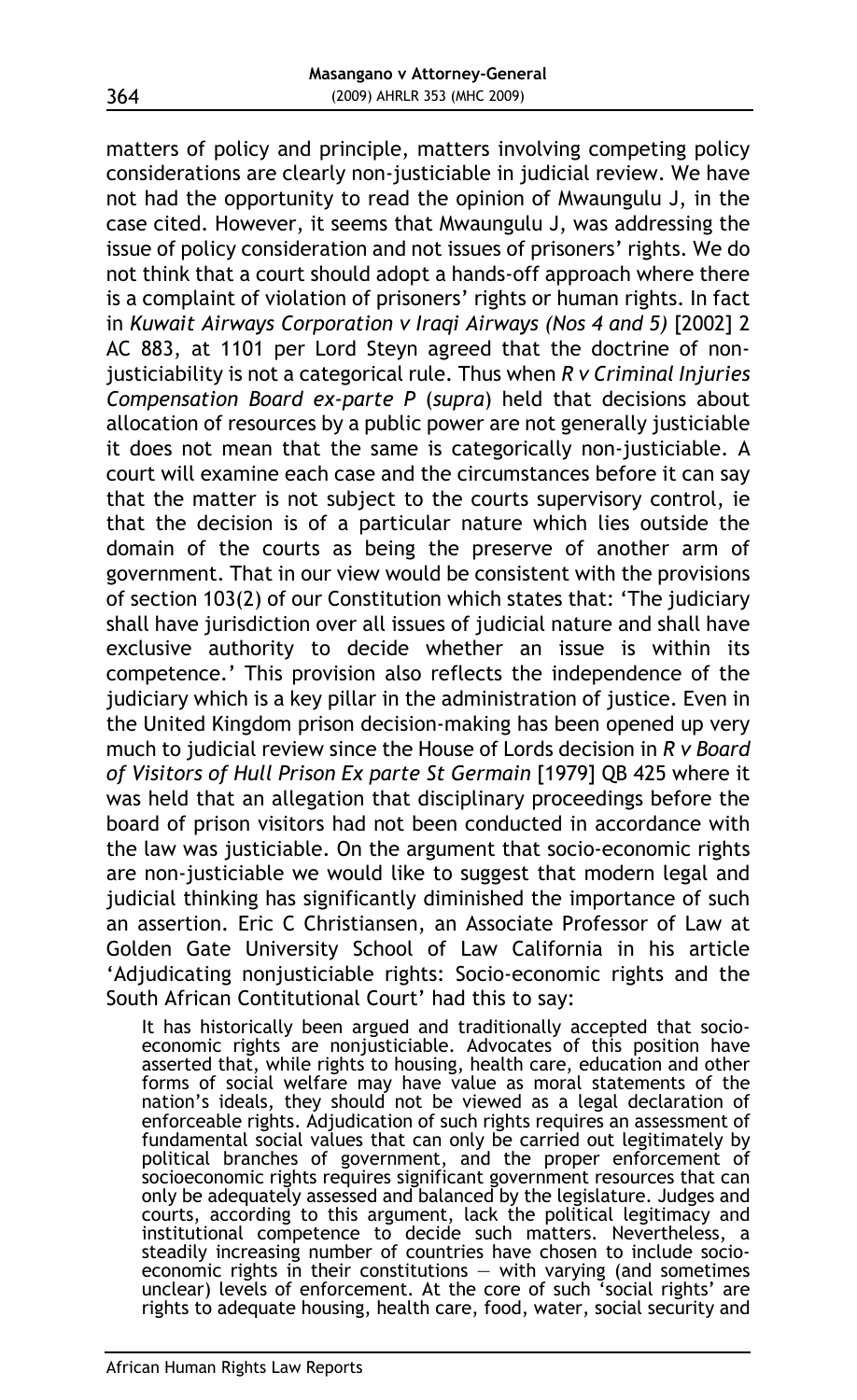education. Each of these rights is enumerated in the 1996 South African Constitution. Moreover, most of them have been the subject of full proceedings before the South African Constitutional Court.

[**29.**] Clearly therefore matters of prisoners' rights are matters that this court can deal with just like the South African Constitutional Court has dealt with the various matters of socio-economic rights (See *Minister of Home Affairs v National Institute for Crime Prevention and Re-Intergration and Others* (CT 03/04 [2004] 2ACC 10; 2005 (3) SA 280 (CC); 2004 (5) BCLR 445 CC, 3 March 2004). In *Conjwayo v Minister of Justice and Others* [1992] (2) SA 56 at page 60 Gubbay CJ said:

Fortunately the view no longer obtains that in consequence of his crime forfeits not only his personal rights, except those which the law in its humanity grants him. For while prison authorities must be accorded latitude and understanding in prison affairs, and prisoners are necessarily subject to appropriate Rules and Regulations, it remains the continuingresponsibility of courts to enforce the constitutional rights of all persons, prisoners included.

[**30.**] In *Mothobi v Director of Prisons and Another* (duplicate of A0770020 (CIV/APN/252/96) [1996] LSCA 92 (16 September 1996) the Lesotho Court of Appeal dealt with and adjudicated on prisoners' rights with respect to prison accommodation and amenities. In that case Justice WCM Maqutu was able to order that the applicant be kept in a certain block of the same prison and not the other. The judge was also able to order that dirty walls of the prison be painted, windows washed and kept open when prisoners were not there. The judge further ordered that water toilets be provided inside the cell within 90 days, saying this should be easy and relatively cheap. His Lordship did say that after visiting the prison that:

I was horrified by what I found about the sanitary condition of the cells in Block B. No human being should sleep in a room that has human excrement of others. I endorse the long term reforms but insist that water toilets be provided inside the cells in Block B within 90 days. This should be easy and relatively cheap.

[31.] Closer home it was reported in SALC bloggers, being a discussion of human rights issues in Southern Africa that the Malawian Constitutional Court on 27 August, 2009 handed down a judgment in the case of *Evance Moyo* who was kept at Maula Prison, ordering his release from prison. In that case the Court had found that Evance Moyo's constitutional rights were violated in respect of not being accorded the special treatment owed to juvenile prisoners by him having been placed in the overcrowded Chichiri Prison Conditions (http://salcbloggers.wordpress.com/2009/08/28/evancemoyo-judg ment-handed-down-in-... accessed on 21st October, 2009). This provides yet further evidence that the issues before us cannot categorically be described as non-justiciable. We will therefore proceed to deal with them. The reference to section 13 of our Constitution on principles of national policy and section 14 of the same Constitution on the application of the said principles of national policy that they are directory in nature as a basis for saying that the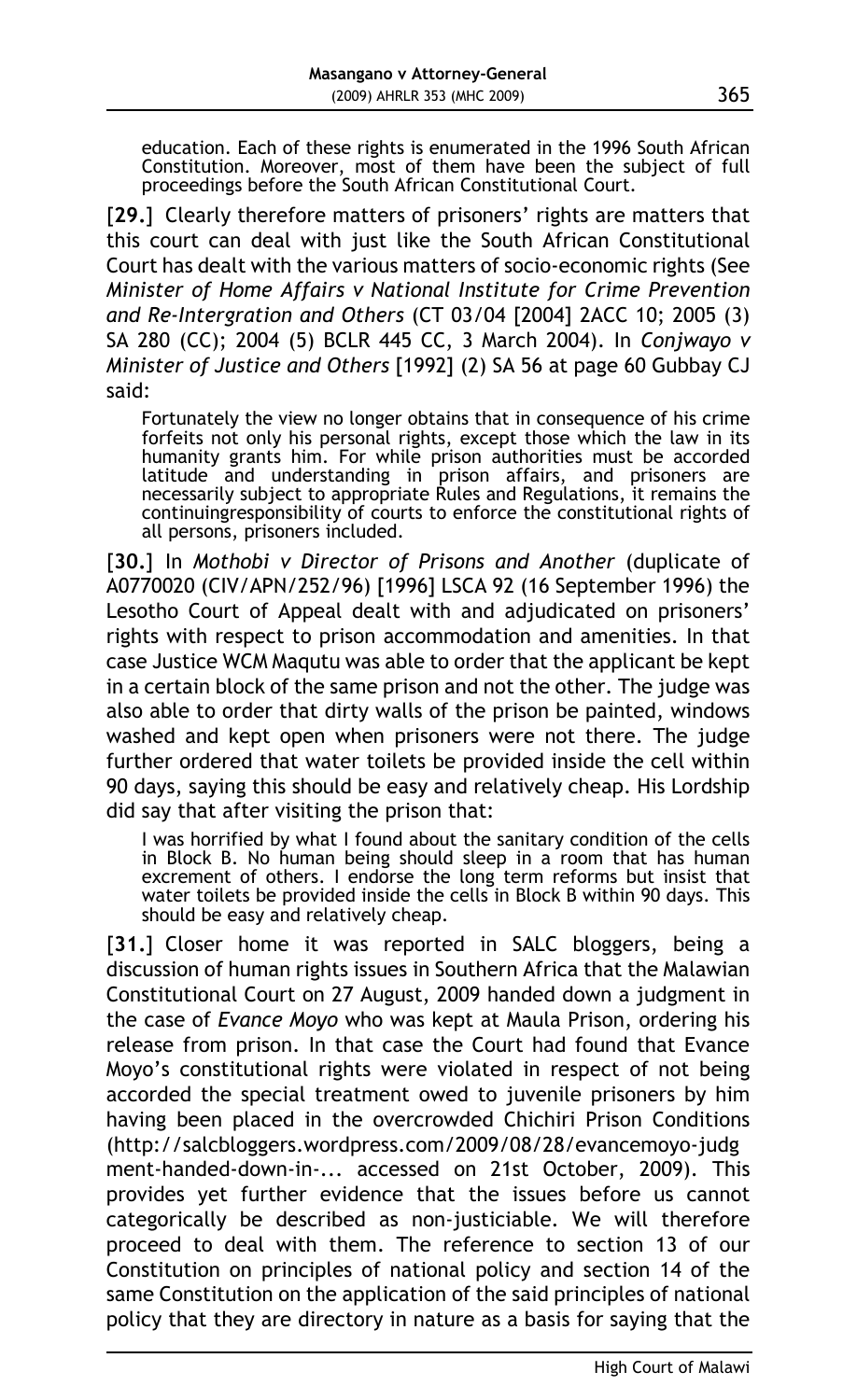present matters are non-judiciable does not provide a sound basis for the argument. In any event section 14 of the Constitution further provides that:

Courts shall be entitled to have regard to them in interpreting and applying any provisions of this Constitution or any law or in determining the validity of decisions of the executive and in the interpretation of the provisions of this Constitution.

No part of our constitution is a no-go area for the courts in so far as section 9 of the same constitution places the responsibility of interpreting, protecting and enforcing the constitution on the judiciary.

[**32.**] The respondents argued that the applicants have alternative remedies which they could pursue under section 108(2) of the Republic of Malawi Constitution, the remedies being under section 46(3) and (4) of the said Constitution. Section 108(2) of the Constitution is about the original jurisdiction of the High Court to review any law and any action or decision of government for conformity with the Constitution. Section 46(3) and (4) provide that a court that finds that rights or freedoms conferred by the constitution have been unlawfully denied or violated may make any orders that are necessary and appropriate to secure the enjoyment of those rights and freedoms and also may award compensation. In fact section 46(3) provides also that where a court finds that a threat exists to such right and freedom, it shall have power to make any orders necessary and appropriate to prevent those rights and freedoms from being unlawfully denied or violated. With respect it is difficult to appreciate the respondents' argument on alternative remedies as argued by them. What section 46(3) and (4) of the Constitution provide for are the very reliefs that the applicants are seeking. Perhaps the respondents had in mind that the present judicial review is under Order 53 of RSC and therefore different from a judicial review as provided for in section 108(2) of the Constitution. Apart from the question of procedure we are unable to see the difference in substance on the remedies or reliefs sought under these judicial review proceedings. The argument of alternative remedies being available for the applicants and therefore that these had to be exhausted first before the present proceedings were commenced is not made out.

[**33.**] So far we have dealt with the competence of these proceedings. Having established that this court can and should deal with the matters complained of by the prisoners we now proceed to determine whether we should grant the reliefs sought or not. In doing so, we will rely on the affidavit evidence and counsel's submissions, this being a judicial review. To recapitulate, the applicants complain that ever since their imprisonment, they have been subjected to torture and cruel, inhuman and degrading treatment or punishment which is an infringement of their rights which are non-derogable as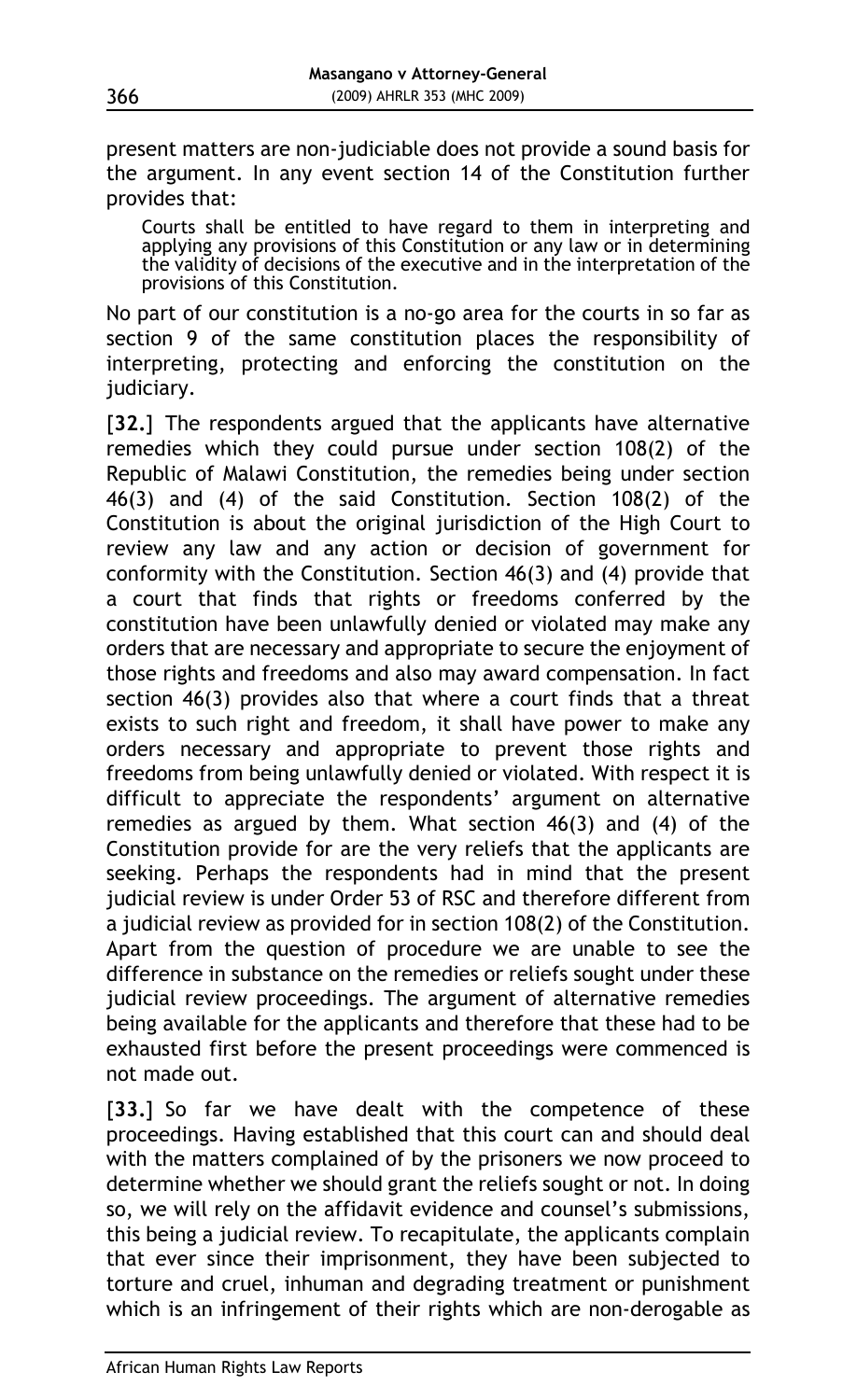per section 44 of the Constitution. They complain of violation of what they describe in argument as prisoners' rights. We do not understand prisoners' rights to be a special category of rights apart from human rights. Prisoners' rights must be understood to mean the rights that prisoners have as human beings as they remain incarcerated in a prison. Thus prisoners, even though they are lawfully deprived of liberty, are still entitled to basic or fundamental human rights.

[34.] On the specific complaint by the applicants on torture and cruel, inhuman and degrading treatment or punishment section 19(3) of the Republic of Malawi Constitution provides that no person shall be subjected to torture of any kind of cruel, inhuman and degrading treatment or punishment. Internationally, article 5 of the Universal Declaration of Human Rights and article 7 of the International Covenant on Civil and Political Rights provide that no one may be subjected to torture or to cruel, inhuman or degrading treatment or punishment. In fact the international community has struggled against torture and other cruel, inhuman or degrading treatment or punishment such that in December 1975 the General Assembly of the United Nations adopted a resolution on the Declaration on the Protection of All Persons from Being Subjected to Torture and Other Cruel, Inhuman or Degrading Treatment or Punishment. That Declaration preceded the Convention against Torture and Other Cruel, Inhuman or Degrading Treatment or Punishment which defines torture as:

any act by which severe pain or suffering, whether physical or mental, is intentionally inflicted on a person for such purposes of obtaining from him or a third person information or a confession, punishing him for an act he or a third person has committed, or is suspected of having committed, or intimidating or coercing him or a third person, or for any reason based on discrimination of any kind, when such pain or suffering is inflicted by or at the instigation of or with the consent or acquiescence of a public official or other person acting in an official capacity.

[**35.**] In the case at hand, the complaint regarding torture and cruel, inhuman and degrading treatment or punishment relates to insufficient or total lack of diet, insufficient or total lack of clothing and accessories, insufficient or total lack of cell equipment and insufficient or total lack of space in the congested cells. The applicants' complaint is premised on the standards set in the Malawi Prisons Act Cap 9:02 of the Laws of Malawi. The applicants also rely on the findings and recommendations of the Prison Inspectorate of 2004. According to the applicants the regulations under the Prisons Act Cap 9:02 of the Laws of Malawi are in tandem with the Standard Minimum Rules for the Treatment of Prisoners as adopted by the First United Nations Congress on the Prevention of Crime and the Treatment of Offenders (1955) and approved by the United Nations Economic and Social Council in 1957.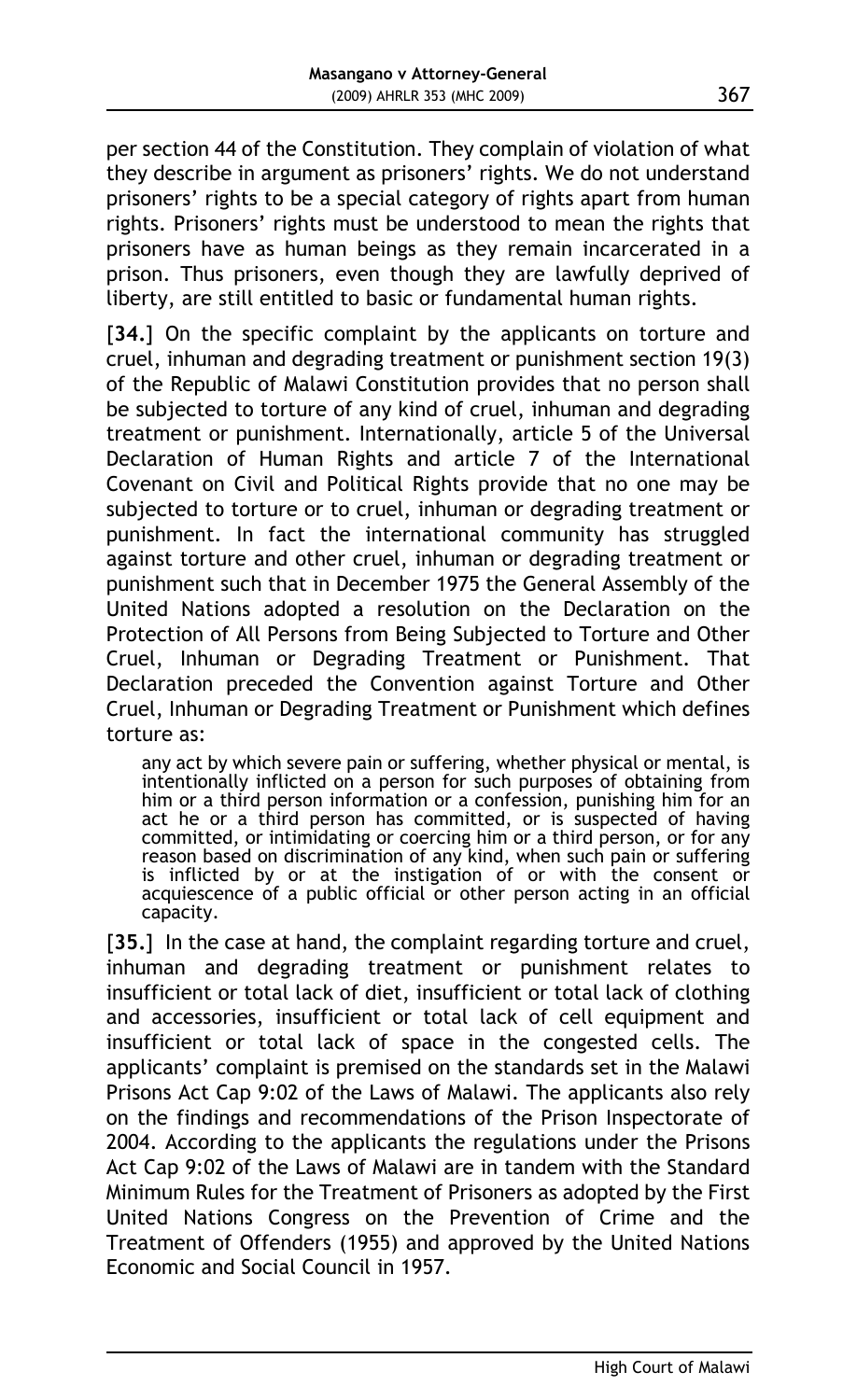[**36.**] On the issue of insufficient or total lack of ordinary diet and the issue of insufficient or total lack of foodstuffs the applicants argue that they only have one meal served per day with no breakfast and comprising of maize meal and peas or beans. They argue that this is contrary to the third schedule of the Prison Regulations. It is argued that to provide prisoners with a single meal of *nsima* and beans over long periods of time is cruel and inhuman. The third schedule of the Prison Regulations is made under regulations 53 providing for diet, clothing and cell equipment of prisoners. It is pertinent to note that regulation 54 provides that an officer in-charge of a prison may vary the prescribed scale of diet or substitute one item of diet for another. The third schedule was amended by Government Notice 31 of 1982. It provides for ordinary diet of maize meal, or rice or cassava meal or millet meal with peas or beans, fresh vegetables or fresh peas or beans or sweet potatoes, chilies or pepper, dripping or groundnut oil or groundnuts (shelled) or red palm oil, salt, fruit (in season) for all prisons. For class I and II prisons, meat or fresh fish or dry fish, cocoa or coffee, sugar and unlimited water. There are quantities for daily issues prescribed in the schedule. The schedule also provides for penal diet for Class 1 prisons and reduced diet daily issues for class 1 prisons. The quantities given for daily issues are raw weight.

[37.] Now on the issues of insufficient or total lack of ordinary diet and insufficient or total lack of foodstuffs, it is not clear in the arguments of the applicants that these quantities as prescribed under the Prison Regulations third schedule are not met. As pointed out the quantities prescribed are daily issues and not issues per meal. On the other hand, the Chief Commissioner of Prisons in his affidavit averred that in the SADC region to which Malawi belongs, the standard quantity of maize flour to be allocated to each prisoner is 0.68 kg. That is also the quantity prescribed under our Prisons Act. He averred that this quantity is to carter for both lunch and supper and that the prisons in Malawi meet this quantity. He averred that in prisons that hold almost double the number of prisoners the prisons were initially designed to hold, such as Maula and Chichiri Prisons, the available cooking utensils are not adequate. In some prisons with small prison populations and with adequate cooking utensils such as Bzyanzi in Dowa, prisoners get three meals a day. For the other prisons with high population and inadequate cooking utensils it is difficult to give the prisoners three meals a day as it would mean some prisoners would be having breakfast at lunch hour. The applicants do not seem to dispute this state of affairs and impracticality as averred by the Chief Commissioner of Prisons. Maize meal and peas or beans are items listed as ordinary diet food stuffs. It is not correct to say that there is total lack of diet in Malawi prisons or total lack of foodstuffs. Then of course the quantities as stipulated in the Prisons Act are said to be met on the daily basis. The applicants have alleged insufficiency of diet and foodstuffs. Perhaps this does not apply to quantities. The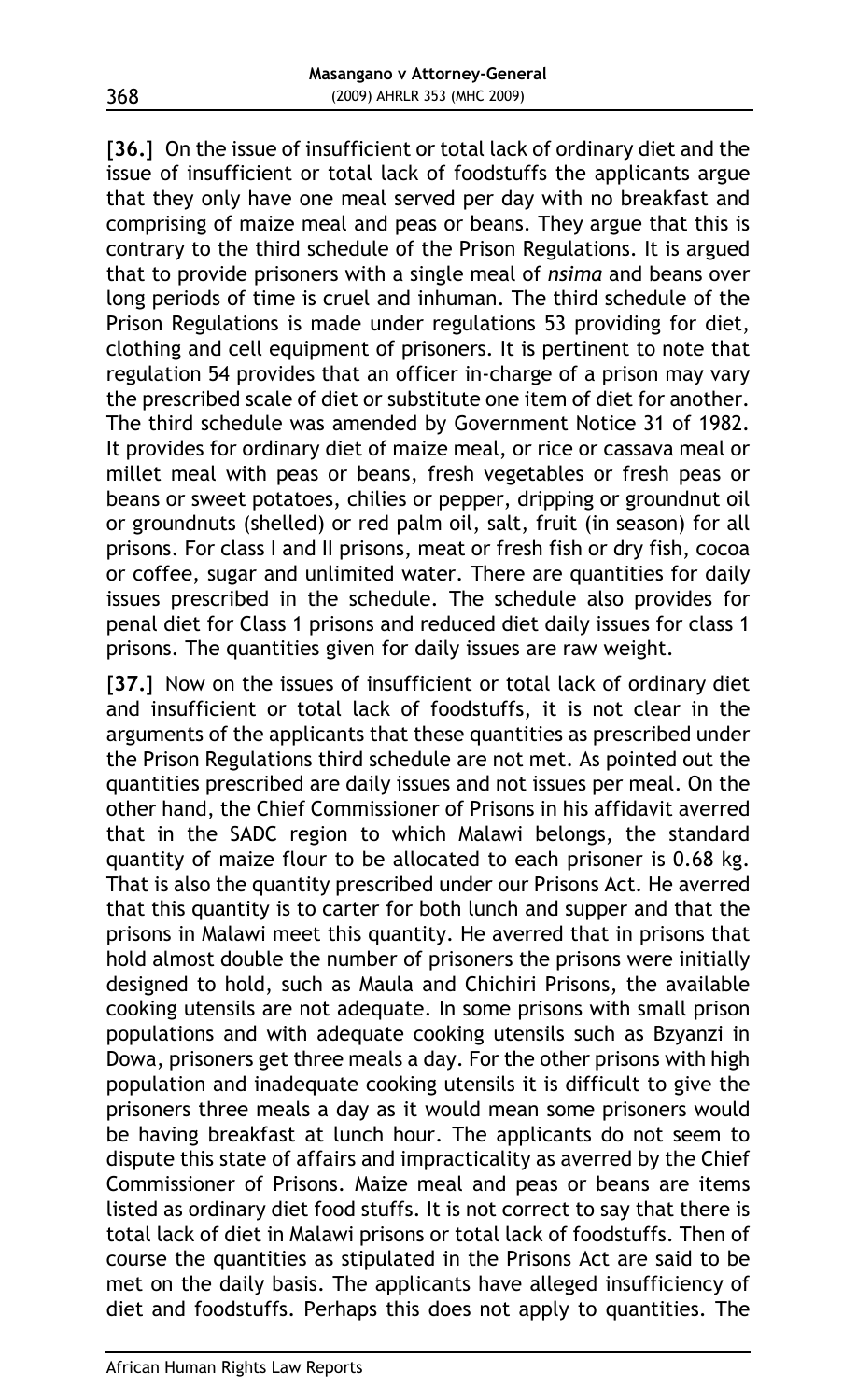Chief Commissioner averred that the 0.68 kg given to each prisoner is more than enough for a single meal and the prisoners actually split the meal into two portions, one for lunch and the other for supper. That point does not seem to have been disputed. The respondents further aver that on occasions the prisoners are fed fish, meat and vegetable dishes. These are alternatives provided for under schedule 3. The applicants never challenged this aspect. Reliance was placed on 2004 Malawi Prison Inspectorate report which stated at page 12 that:

In most of the prisons visited, the inspectorate noted that diet for prisons continues to be poor. Prisoners complained that they are always served with a monotonous diet of *nsima* (*mgaiwa*) and beans/pigeon peas once a day. However, it is pleasing to note that this diet is supplemented by vegetables in almost all the prisons**.**

[**38.**] It is to be noted that the report makes no reference to failure by the respondents to meet the minimum standards stipulated in the Prison Regulations. The applicants argue that since the 2004 Malawi Prison Inspectorate report matters have not improved. Against this argument is the averment by the Chief Commissioner of Prisons that farming/agricultural activities have been intensified in prison farms and have considerably improved the situation in our prisons. More farming land has been provided to the Prison Department such as Makande in Thyolo, Maula garden and Nkhate in Nsanje. The prisons are also engaged in poultry farming and from this prisoners get eggs which are fed to the sick. Then they are planning to keep cattle for the benefit of prisoners in terms of food and milk. All these matters have gone unchallenged.

[**39.**] Counsel for the applicants cited to us the case of *Linton v Jamaica* UNHRC communication 258/1987 of 22 October 1992 where it was held that withholding food or water is inhuman treatment. We wondered whether in the present case it can be said that the respondents withheld and continue to withhold food from the applicants. It has not been shown that the respondents have failed to meet the minimum standards prescribed by the Prison Regulations in Malawi. We appreciate that the minimum standards in the Prison Regulations, and the Prisons Act of Malawi, were set up in the 1980s. We are now in a new century, 2009. Things have changed over the years. Prison population has increased. What the applicants have not shown this Court is whether the rise in the prison population has resulted in corresponding reduction in the dietary provision for prisoners. We are not to speculate on that point. If what the Chief Commissioner of Prisons stated is anything to go by, then it can be safely stated in the words of section 13 of our Constitution that the respondents are actively engaged in the promotion of prisoners' rights in so far as the provision of dietary needs for the prisoners is concerned. Eggs and poultry products are not listed in the third schedule of the Prisons Act even though the respondents have introduced them. Then prison farming has been intensified in order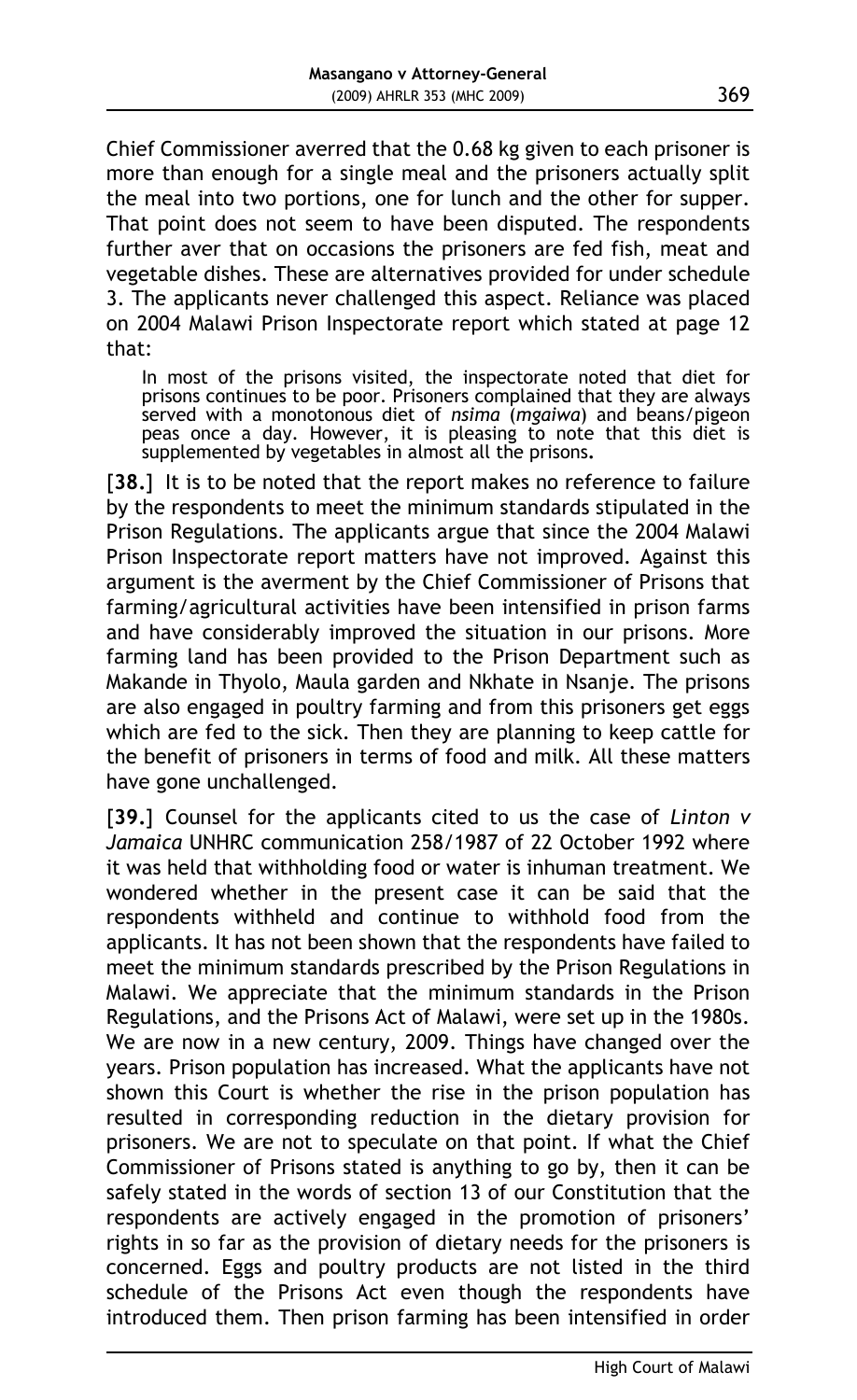to meet the dietary needs of the prisoners. It is our observation that in so far as the food situation in our prisons the minimum standards set by the Prisons Act and Prison Regulations are met. We also observe that steps are currently being taken by the respondents to improve the food situation and dietary needs in our prison and we would like to encourage them in that respect. The Inspectorate of Prisons in its 2004 report noted that there was goat rearing at Chikwawa, rabbit rearing at Dedza, fish farming in Dedza and Domasi and poultry farming in Domasi, supplementing the diet for prisoners.

[**40.**] We wish however to note that the minimum standards set by the Prisons Act have outlived their time and ought to be amended to raise those minimum standards to meet nutritional needs of the prisoners to address new health challenges of inmates. We were encouraged to learn that in some prisons like Bzyanzi in Dowa, prisoners do get their meals three times a day. We were however at pains to appreciate how prisoners preserve the remaining portion of the meal they get in a one meal situation like Chichiri and Maula prisons. The respondents have not shown how the prisoners keep the other portion of the food until they use it for a second meal. We think that the situation of having one meal a day in some of our prisons is most unsatisfactory, even though the meal meets the daily portion as prescribed by the Prison Regulations. It is time the respondents acquired additional cooking utensils and cutlery as well as repair the cooking pots not working for the prisons in the country to facilitate the provision of at least two hot meals a day to the prisoners in good time. Like the Prison Inspectorate in its 2004 report we are encouraged that vegetables are provided in almost all prisons in the country. We would however wish to encourage the respondents to remove the monotony in the maize meal/peas or beans diet by diversifying within the options given in the third schedule of the Prisons Act. We make these observations and comments not because the respondents have fallen below minimum standards, which we think they have not, but because of the realisation that we need to raise the level of minimum standards if not by law then by taking some progressive steps through policy.

[41.] We now turn to the issues of insufficient or total lack of clothing and accessories and insufficient or total lack of cell equipment under the fourth schedule and fifth schedule of the Prison Regulations respectively. The fourth schedule of the Prison Regulations provides for prisoners' clothing and accessories for male and for female prisoners. For male prisoners the schedule provides for two shirts, two pairs of shorts, two singlets (cold season only), two lb soap monthly (where no laundry) and one lb soap monthly (where laundry) and one pair of sandals at the discretion of the officer-incharge. For female prisoners two dresses, two pair of knickers, two petticoats, two singlets (cold season only) two lb soap monthly (where no laundry) and one lb soap monthly (where laundry) and one

370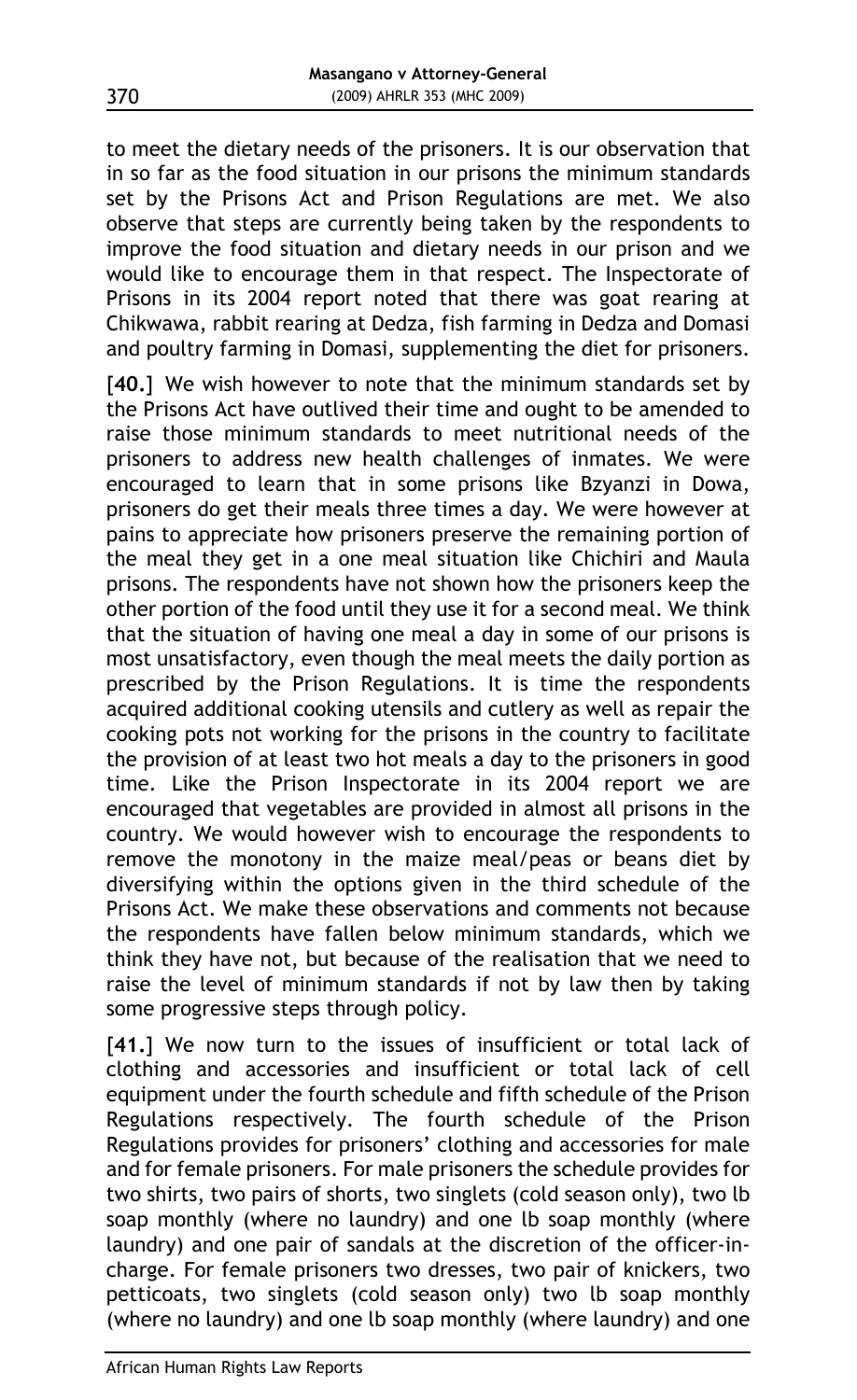pair of sandals at the discretion of the officer-in-charge. According to the fourth schedule the pair of sandals for both male and female prisoners are to be provided at the discretion of the officer-in-charge of the prison. Such discretion must however be exercised professionally.

[**42.**] While we note that the applicants have alleged and averred insufficient or total lack of clothing and accessories for the prisoners, we also note that no argument has been made to support the averment. For instance the applicants have not demonstrated the basis for alleging insufficient or total lack of clothing and accessories although they also allege that the Prisons Act sets the minimum standards. They have not shown whether and how the minimum standards as set out in the Prisons Act are not met. They have not argued before us whether the minimum clothes and accessories set by the Prisons Act are not provided. We have seen nowhere in the documents and arguments of the applicants indicating how much of the clothing and accessories are given to them for them to say these are insufficient. We have seen nowhere in the arguments of the applicants suggesting that there is total lack of the clothing and accessories. It has not been argued whether the applicants move around without clothes and do not receive the accessories, nor has it been shown what clothes the applicants wear if not those provided by the respondents.

[43.] We however note that the Chief Commissioner of Prisons in his affidavit argues that it is not possible to provide clothing to prisoners as stipulated in the Prison Regulations because of insufficient allocations of funds as parliament approved a small fraction of the budget they presented to it. The respondents also argue that the lack of sufficient clothing for the applicants has been aggravated by the increase in the number of prisoners due to escalating levels of crime in the country. Even the arguments of the respondent fail to show what in fact is given to the applicants by way of clothing and accessories. Is it only one pair of short trousers or one shirt instead of two, for example? The Prison Inspectorate in 2004 was pleased to note that uniforms were being sewn and provided to some prisoners in the prisons they visited. Be that as it may, it is clear from the arguments of the respondents that they concede the point that the applicants are provided with insufficient clothing. There is no mention regarding the accessories. The argument that it is impossible to provide clothing to prisoners as stipulated in the Prison Regulations because of insufficient allocation of funds tantamount to arguing that the respondents cannot obey the law for the reason given. There is a specific law on provision of specific quantities of clothing and accessories to male and female prisoners. That is a valid law of the land which must be complied with. The law as is put in the Prison Regulations is not a mere aspiration which has to be progressively attained, nor is it the ideal that the law represents. It is in fact the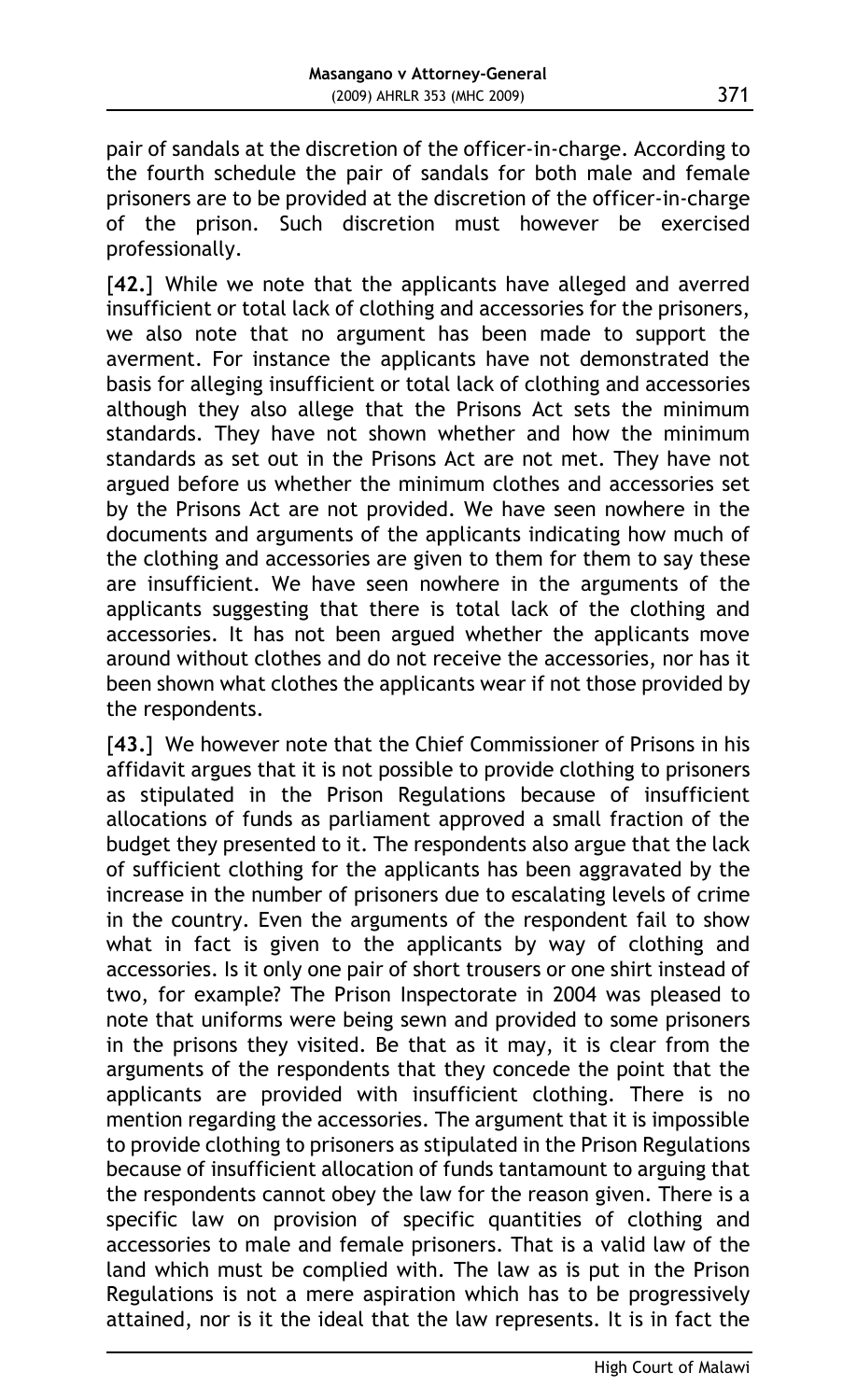minimum requirement. The framers of the law setting the minimum standards surely must have known that the minimum standards are achievable and must be achieved. No one should be allowed to disobey the law merely on the ground that he or she does not have sufficient resources to enable them obey the law and fulfill their obligations under the law. The minimum standards place an obligation on the duty bearer to meet those standards and not to bring excuses for not complying with those standards. We therefore hold that the respondents have a responsibility to comply with the minimum standards set in the Prison Regulations by providing the minimum number of clothing and accessories as specifically stipulated in the Regulations.

[44.] The fifth schedule of the Prison Regulations provides for cell equipment for the prisoners. They are to be provided with three or four blankets for cold season, two or three blankets for hot season, one sleeping mat, one mug and, where no permanent latrine is available, one latrine bucket or one chamber pot. The observations we made in respect of clothing and accessories equally apply in respect of the allegation of insufficient or total lack of cell equipment. The applicants simply made the allegation but advanced no arguments to support the allegation. Again the respondents in their reply made no reference to the allegation of insufficient or total lack of cell equipment. The Prison Inspectorate observed in its 2004 report that:

In terms of blankets, the Inspectorate was impressed to note that DFID had provided adequate blankets for all prisoners in the country. Each prisoner had received or was expected to receive at least two blankets.

[**45.**] We can only observe that the stipulations in the fifth schedule of the Prison Regulations are the minimum standards that the law has set and ought to be complied with. Surely the legislature in setting those minimum standards must have known that it was feasible and must have realised that they should provide adequate allocation of funds in the budget of the respondents for the law to be complied with. Parliament cannot make a law like the Prison Regulations and at the same time create a situation where the law should not be complied with by denying the respondents the minimum sums of money they need to comply with the law. If that were the case, parliament, which approves budgets from government departments, would be making a mockery of its own laws.

[**46.**] The next aspect we must consider is insufficient or total lack of space in the cells as they are always congested. An example was given that in a cell meant for 80 prisoners, 120 prisoners would be placed there. In fact the Chief Commissioners of Prisons concedes that in some cases prison population is almost double the number of prisoners the prison was designed to hold. The 2004 Malawi Prison Inspectorate report observed that congestion continued to be the most serious problem in our prisons. The prison population continues

372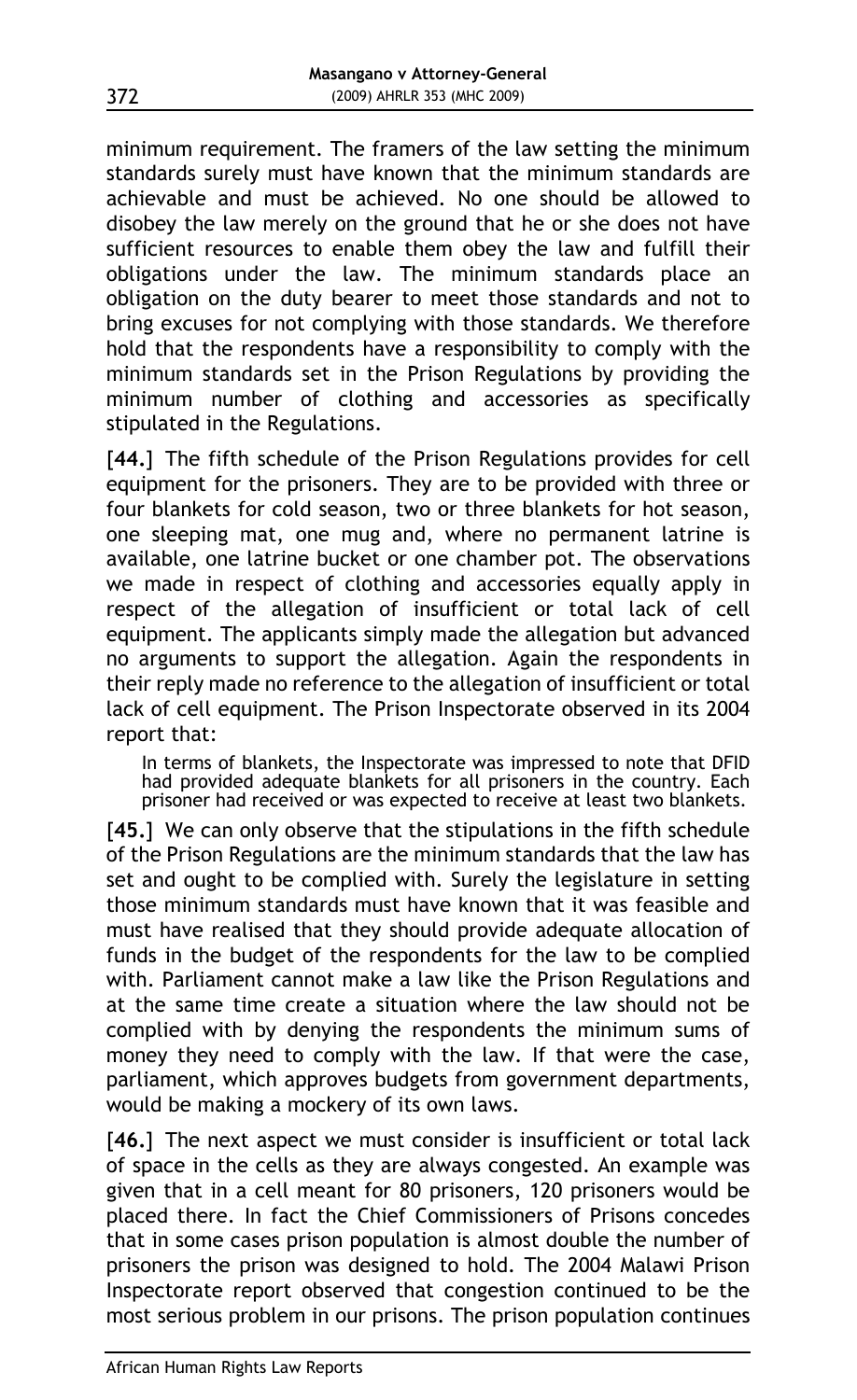to grow as a result of rising crime rate while the prison structures remain the same with a total holding capacity of 4 500 inmates when at the time of reporting the figure had been over 9 000 inmates. The Prison Inspectorate Report 2004 observed that the problem of overcrowding in our prisons is aggravating by poor ventilation. It noted that death in custody remained a matter of concern with a total of 259 deaths between January 2003 and June 2004. The Inspectorate recommended that similar structures to the model prison with a capacity of 800 inmates that was constructed in Mzimba District be constructed in the other three regions of the country. The Chief Commissioner of Prisons while conceding that the overcrowding in our prisons is a perennial problem on account of escalating levels of crime argues that government is already devising and implementing policies aimed at decongesting and improving the living conditions in prisons. Mikuyu and Nsanje prisons have been reopened, new 300 capacity cell blocks had just been completed in the Mwanza, Ntchisi, Chitipa and Mulanje prisons, new Mzimba prison facility and that government has also approved the building of a new maximum security prison in Lilongwe. While we commend the respondents for the initiatives and the developments taking place in many of our prisons aimed at decongesting the prisons, the legal question which needs to be answered here is whether keeping inmates in overcrowded prisons aggravated by poor ventilation amounts to torture and cruel, inhuman and degrading treatment or punishment and therefore unconstitutional. The applicants cited four foreign cases that lack of fresh air, sunlight and exercise can amount to inhuman treatment. These are *Mc Cann v Queen* (1976) IFC 570 (TD); *Siewpersaud and Others v Trinidad and Tobago* UNHRC communication 938/2000, 19 August, 2004; *Conjwayo v Minister of Justice of Zimbabwe* (1992) 12 Commonwealth Law Bulletin 1582 and *Dennis Lobban v Jamaica* UNHRC communication 799/1998, 13 May 2004. They also cited the case of *Jaipal v State*, 18 February 2005, Commonwealth Human Rights Law Digest 5 CHRLD 359- 520 Issue 3, summer 2006 at 417 for the proposition that overcrowding and lack of resources is unconstitutional. The Nigerian Case of *Odiate and Others v Attorney-General and Others* was cited, without its citation, for the proposition that overcrowding in prison leading to a risk of spread of disease and failure to provide treatment amounts to torture. In *Mothobi v Director of Prisons and Another* (duplicate of A0770020 (CIV/APN/252/96) [1996] LSCA 92) 16th September 1996 Justice W.C.M. Maqutu of the Lesotho Court of Appeal in dealing with awaiting trial prisoners at Maseru Central Prison observed that:

In these days when there are water-flush toilets, there is no conceivable reason why any human should stay along with others in a cell meaning 8 paces and 8 paces with a bucket or pail containing his excrement and that of others for fourteen hours. Staying with one's excrement might be understandable but staying with that of others is simply torture.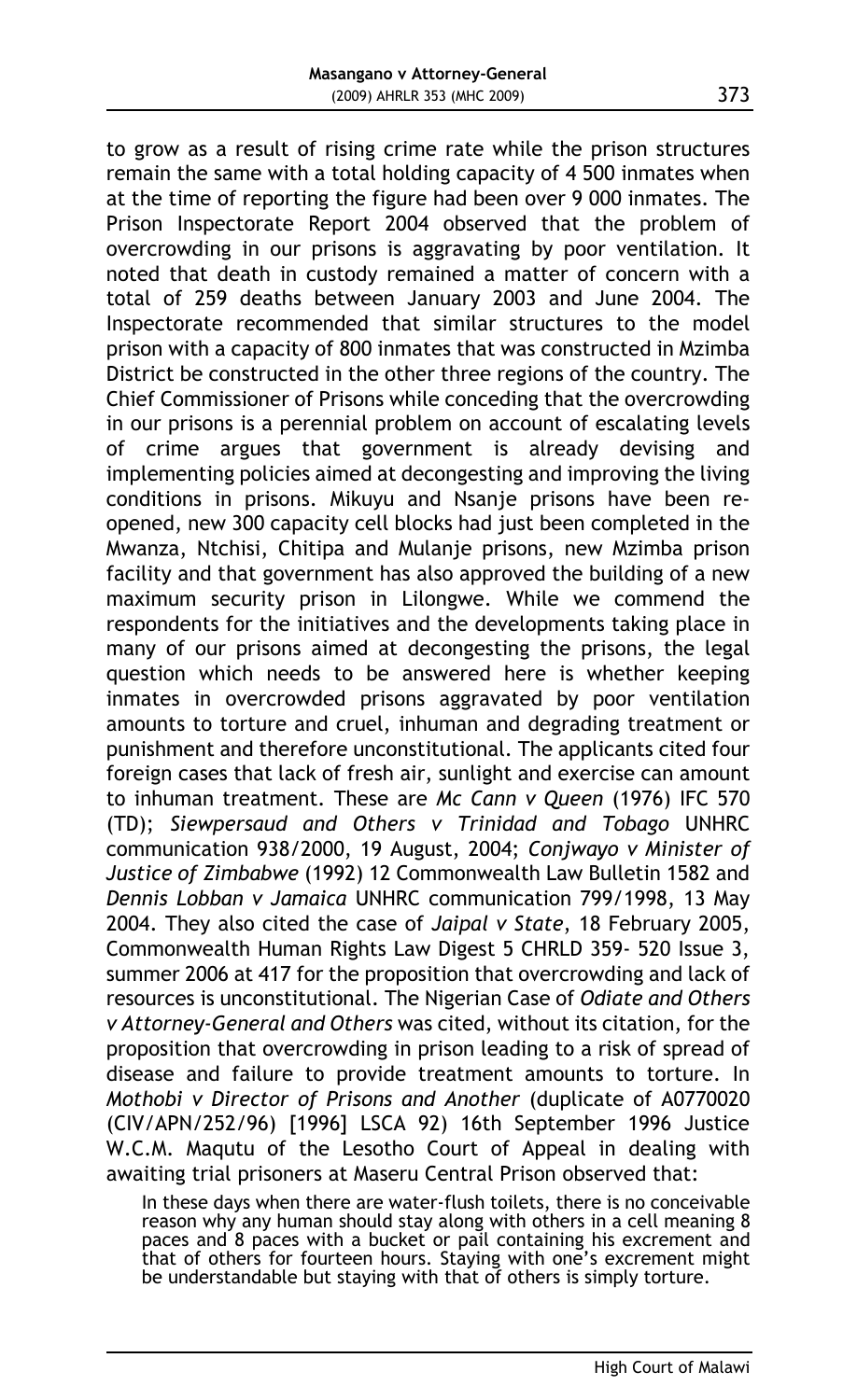[**47.**] In the case at hand, we would like to observe that the applicants complain of overcrowding. It is the same overcrowding which the Prison Inspectorate noted was aggravated by poor ventilation and which contributed to the death of 259 inmates in a space of about 18 months. In a room meant for a certain number of inmates one would find almost double the number. That overcrowding has been noted as one factors creating the spread of diseases in prison such as tuberculosis which has been said to be a major cause of sickness and death in prison, along with HIV (see Malawi Policy on Tuberculosis Control in Prisons, June 2007). Apart from poor ventilation and therefore lack of adequate fresh air in our prisons, inmates become packed like sardines, obviously making sleeping conditions unbearable for the inmates. Such kind of conditions in relation to overcrowding and poor ventilation are not consistent with treatment of inmates with human dignity. Put simply, the overcrowding and poor ventilation in our prisons amounts to inhuman and degrading treatment of the inmates and therefore contrary to section 19 of the Republic of Malawi Constitution. It seems to us though that the problem of overcrowding in our prisons is not attributable to the respondents alone. In fact the respondents appear to be at the receiving end of inmates. As has been stated, it is the rise in crime that accounts for the overcrowding for the most part. Perhaps use of alterative ways of dealing with offenders apart from sending them to prison is part of the solution to the problem. While we find that it is unconstitutional to place inmates in an overcrowded and poorly ventilated prison we would wish to state that the responsibility does not lie on the respondents only, although they certainly bear part of the blame. It is their responsibility to provide more prison space and better ventilated prisons.

[**48.**] There was a supplementary affidavit filed by the applicants alleging further violation of prisoners' rights or the applicants' prison rights. It was alleged that prisoners are denied their right to chat with their relatives since prison warders close the visitors' rooms so that the prisoners should not have a chance of chatting. It was alleged that prisoners are harassed and physically tortured by the warders in front of their relatives. It was further alleged that prisoners are not allowed access to communication unless they have money. It was also alleged that prisoners are denied access to medical attention and the right dose for a person to fully recover, and are even asked what offence they committed before receiving any medical attention. Sometimes they are given wrong dosage. According to the supplementary affidavit prisoners are not allowed to do some exercises and those found doing exercises are accused of planning to escape and are punished. Whenever donations are brought for prisoners, the prisoners just get half of the share. They do not know where the rest goes. We have not had anything to substantiate these averments. We are not in any doubt that the applicants have the right

374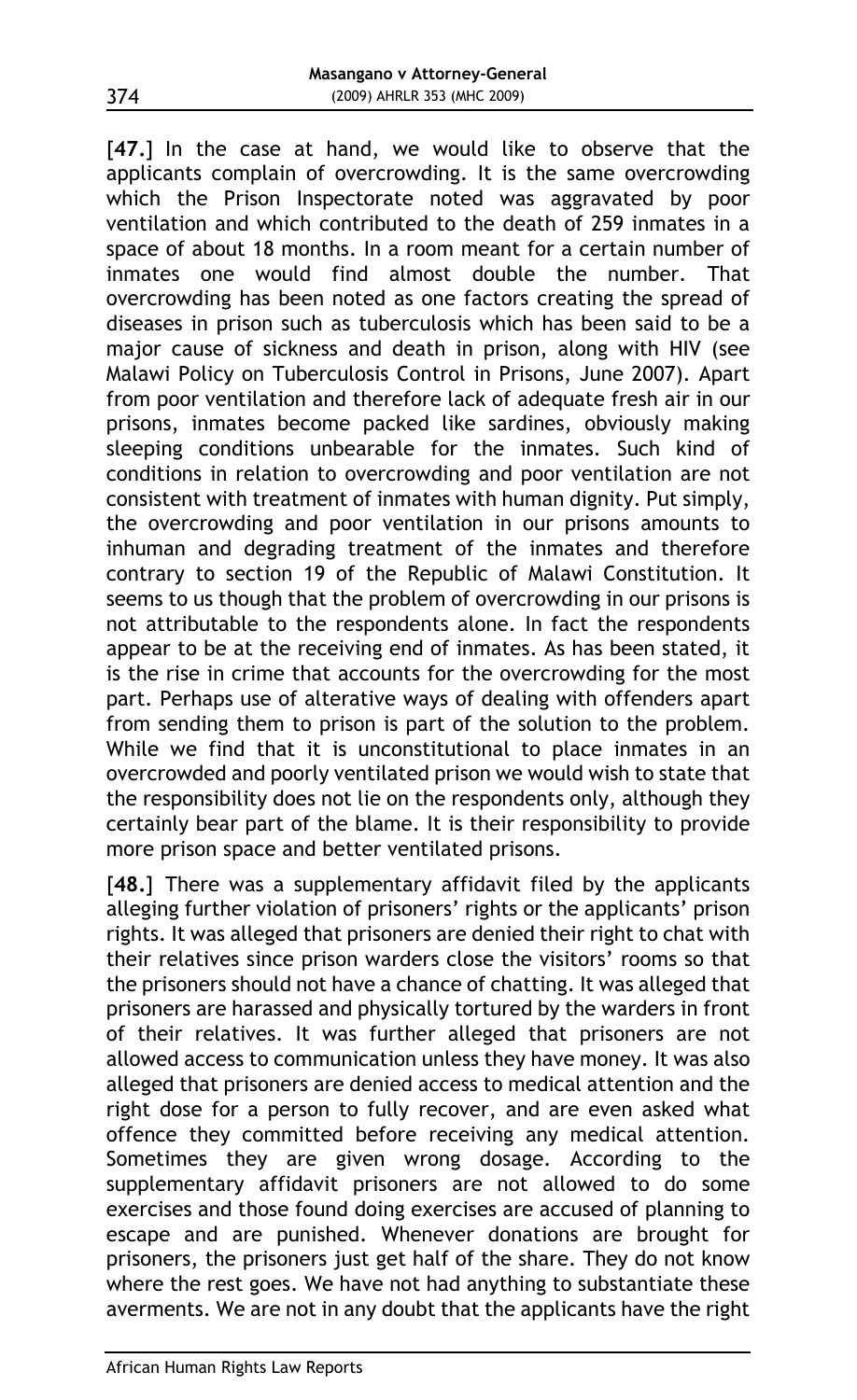to chat with relatives who visit them at times as regulated in accordance with Prison Rules and Regulations. It would be a violation of such prison rights to prevent or frustrate such chatting in designated places at designated times. If there are designated rooms for chatting with relatives at designated times then that should be complied with provided always that security concerns are taken care of. As to harassment and physical torture in the presence of relatives there has not been material to support it. The 2004 Malawi Prison Inspectorate noted that the Inspectorate had received complaints of abuse of prisoners at Mzimba prison by one prison officer, which the Inspectorate condemned. Other than the abuse by that one officer there is no other evidence. There is no evidence of it continuing after the 2004 incident. Again we would like to state that it is contrary to section 19 of the Constitution to abuse prisoners whether physically or morally.

[**49.**] The averment that only prisoners who have money are allowed access to communication is not quite clear. The question that arises is what that money is for. It is the right of every prisoner to communicate with relatives or legal practitioner in a regulated manner, regulated by the prison authorities.

[**50.**] Again it is the right of every prisoner to access medical treatment and such prisoner should not be asked what offence he/she committed as a precondition for getting the medical attention or treatment. It is also the right of every prisoner to exercise but such exercise must be in accordance with a schedule as regulated by the prison authorities.

[**51.**] As regards donations given to prisons for prisoners, it is not clear how the applicants come to believe that they only get half of what is donated. Pilferage may be there but there is nothing to suggest it is systematic. In any event prison authorities are under an obligation to prevent any missing of donated items for the direct benefit of inmates and to ensure that the same gets to the rightful beneficiaries.

[**52.**] We would like to reaffirm that prisoners' rights include right to food, clothing, accessories and cell equipment to the minimum standards as set out in the Prisons Act and Prison Regulations. Those standards are the minimum that the law dictates and obliges duty bearers to observe. Going below the minimum standards runs the risk of duty bearers not providing anything at all and coming up with seemingly plausible and seemingly convincing excuses. We also affirm that prisoners have a right to appropriate prison accommodation which is not congested and which has appropriate ventilation. They have the right to access to medical attention and treatment like any other human being. They have the right to communicate with relatives and their legal practitioners within regulated limits. They also have the right to exercise within regulated times apart from